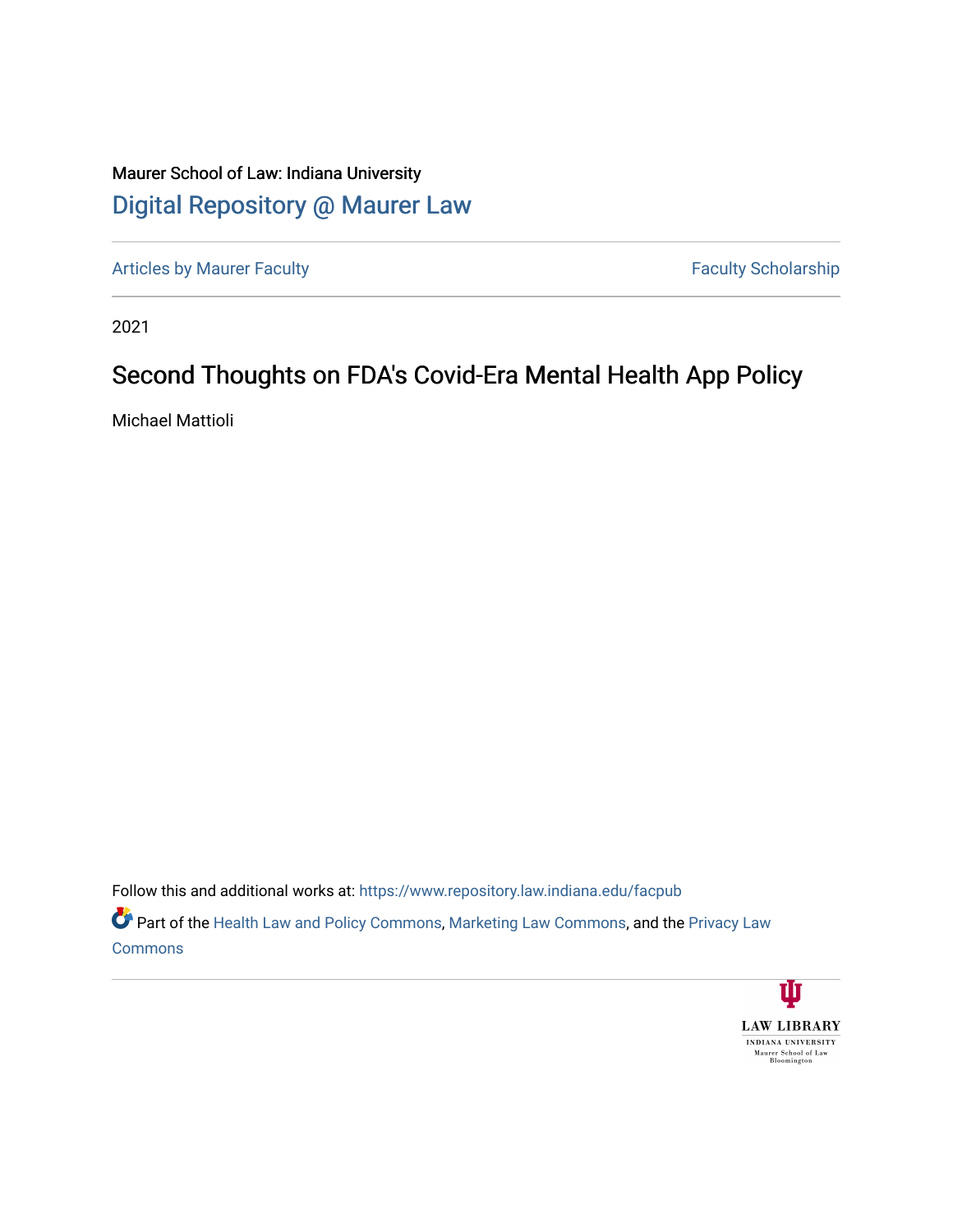21 Hous. J. Health L. & Policy 9 Copyright © 2021 Michael Mattioli Houston Journal of Health Law & Policy

# **SECOND THOUGHTS ON FDA'S COVID-ERA MENTAL HEALTH APP POLICY**

Michael Mattioli\*

| II. COVID-19: FDA ENFORCEMENT AND PRODUCT MARKETING 21 |  |
|--------------------------------------------------------|--|
|                                                        |  |
|                                                        |  |
| B. Consumer Confidence and Innovation Investments30    |  |
|                                                        |  |
| APPENDIX: EXAMPLES OF MARKETING CHANGES FOLLOWING      |  |

<sup>\*</sup> Professor of Law, Indiana University Maurer School of Law. Thank you to Jessica Roberts, Leah Fowler, and the organizers of the Houston Journal of Health Law & Policy's 8th Annual Symposium. My thanks also to Rebecca Eisenberg.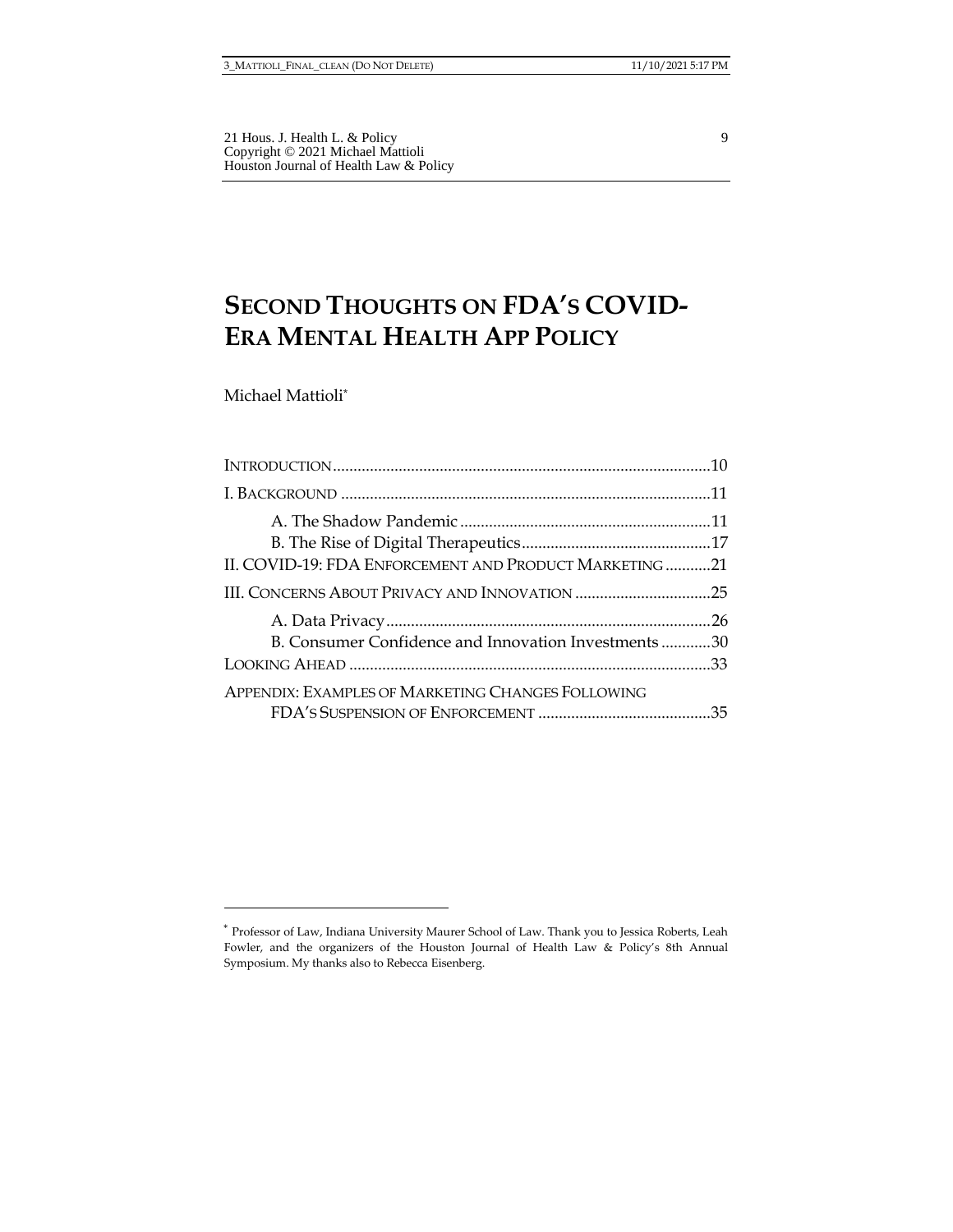#### **INTRODUCTION**

As the coronavirus pandemic swept across the globe in April 2020, the US Food and Drug Administration (FDA) made an unusual decision. The agency announced that it would relax its enforcement of compliance rules for "digital therapeutics"—smartphone apps designed to address mental health disorders.<sup>1</sup> The measure was a response to widely reported upticks in symptoms of anxiety, depression, and substance abuse brought on by the pandemic. As an added benefit, the agency explained, digital therapeutics could promote social distancing by removing patients' need to visit health care providers.<sup>2</sup>

This essay explores the possible lasting effects of the FDA's temporary suspension of its rules. After the FDA put its waiver into effect, makers of unapproved apps branded as "wellness" tools rebranded their products as medical interventions. That rebranding could harm patient privacy. Many "wellness" apps that have rebranded themselves as health interventions operate outside of the confidentiality and privacy laws that bind therapists and other healthcare providers. Many of these apps share user data more liberally than health care providers. The FDA's temporary suspension of its enforcement could provide a glut of highly sensitive information to app developers and the partners they transmit user data to.

The FDA's suspension of its rules could also suppress consumer confidence and, by extension, future innovation investments. Clinical studies do not back many wellness apps' recent medical claims.<sup>3</sup> If some of these apps are ineffective, consumers may categorically lose

<sup>1</sup> *See* U.S. FOOD & DRUG ADMIN., ENFORCEMENT POLICY FOR DIGITAL HEALTH DEVICES FOR TREATING PSYCHIATRIC DISORDERS DURING THE CORONAVIRUS DISEASE 2019 (COVID-19) PUBLIC HEALTH EMERGENCY: GUIDANCE FOR INDUSTRY AND FOOD AND DRUG ADMINISTRATION STAFF (2020)*,* https://www.fda.gov/media/136939/download [hereinafter FDA April 2020 Announcement].

<sup>2</sup> *Id.* at 7.

<sup>3</sup> *See* Jessica Davis, *Consumer Adoption of Health Tech Slowed by Privacy, Security Concerns,*  HEALTHITSECURITY.COM (Jan. 7, 2020), https://healthitsecurity.com/news/consumeradoption-of-health-tech-slowed-by-privacy-security-concerns; Christina Farr, *Tech Companies See Health Data as a Huge Opportunity, but People Don't Trust Them*, CNBC.COM (Feb. 13, 2019, 10:36 AM EST), https://www.cnbc.com/2019/02/13/consumers-dont-trust-techcompanies-with-health-data-rock-health.html.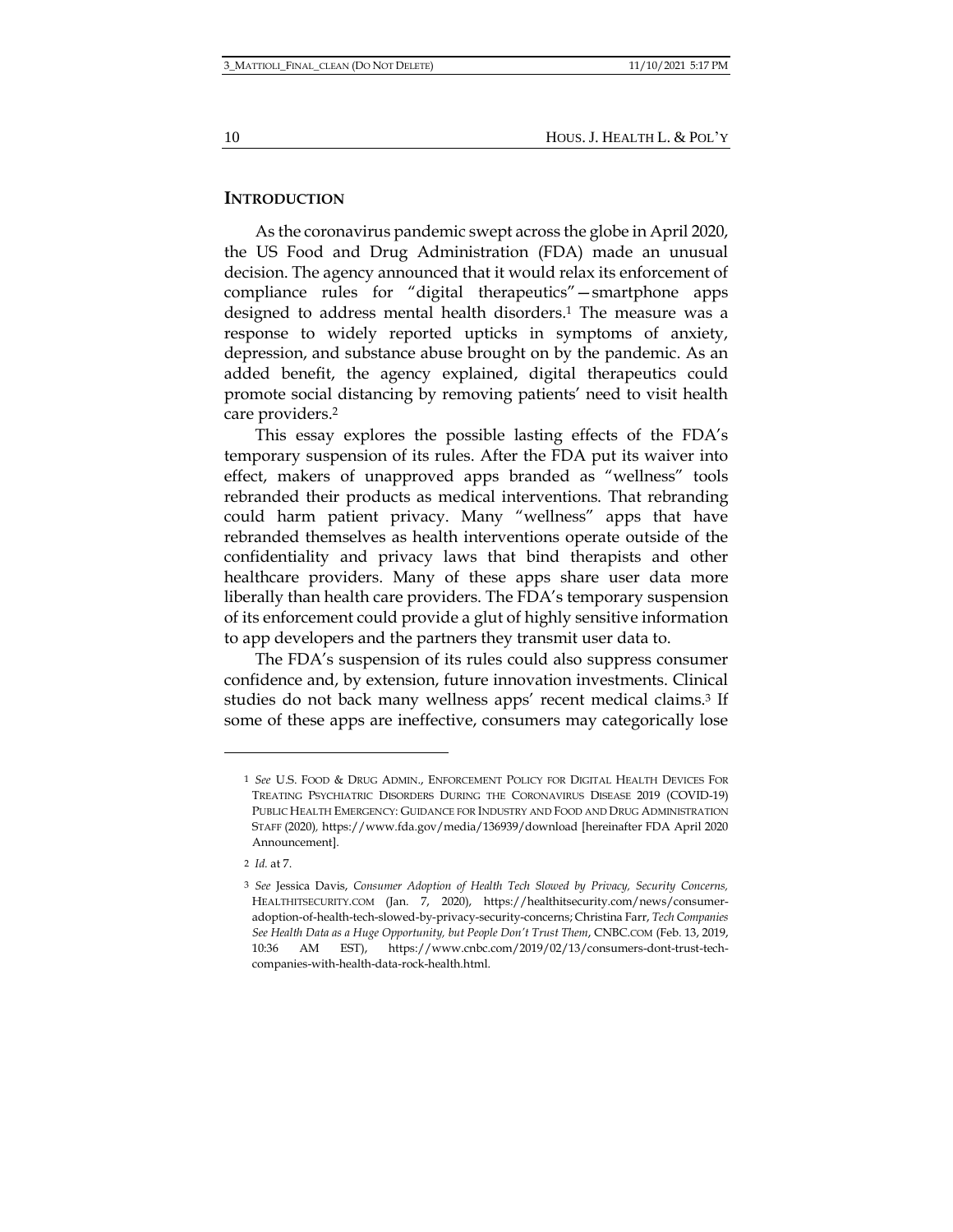confidence in app-based mental health interventions—including treatments that *are* effective. Suppressed consumer demand could lead to a kind of mental health app "winter"—a period in which investment and research dry up. This possibility highlights the relationship between innovation and consumer behavior. Regulations on advertising could have an unintended impact on innovation.

This essay begins with an explanation of how digital therapeutics fit into the history of mental health treatment. To anchor these concepts, I begin by offering a short introduction to the history and treatment of anxiety disorders—the most common class of mental health disorders in the United States. I then explain how the FDA regulates the marketing of mental health apps. Through before-andafter images of company websites, I show how the FDA's 2020 suspension enforcement appears to have led app makers to rebrand their devices as medical interventions. Drawing on original interviews, press reports, and legal analysis, I postulate on the potential long-term consequences of the FDA's temporary waiver.

#### **I. BACKGROUND**

In its 2020 announcement, the FDA listed common mental health disorders that it hoped to address by suspending enforcement.<sup>4</sup> Anxiety disorders were the most common among these.<sup>5</sup> For that reason, I begin with a short primer on the history and pathology of anxiety. My goal is to help readers unfamiliar with mental health disorders appreciate what is at stake. I then examine the new field of digital therapeutics (mental health apps) and the potential these technologies have to treat anxiety and other common disorders the FDA cited in its April 2020 announcement.

#### **A. The Shadow Pandemic**

In the saliva of every cat, there is a molecule that drives mice senseless with fear.<sup>6</sup> Millions of these molecules, which scientists call

<sup>4</sup> *See* FDA April 2020 Announcement, *supra* note 1.

<sup>5</sup> *See id.* at 11-12.

<sup>6</sup> *See* JEFFREY B. ROSEN ET AL., THE SMELL OF FEAR: INNATE THREAT OF 2,5-DIHYDRO-2,4,5-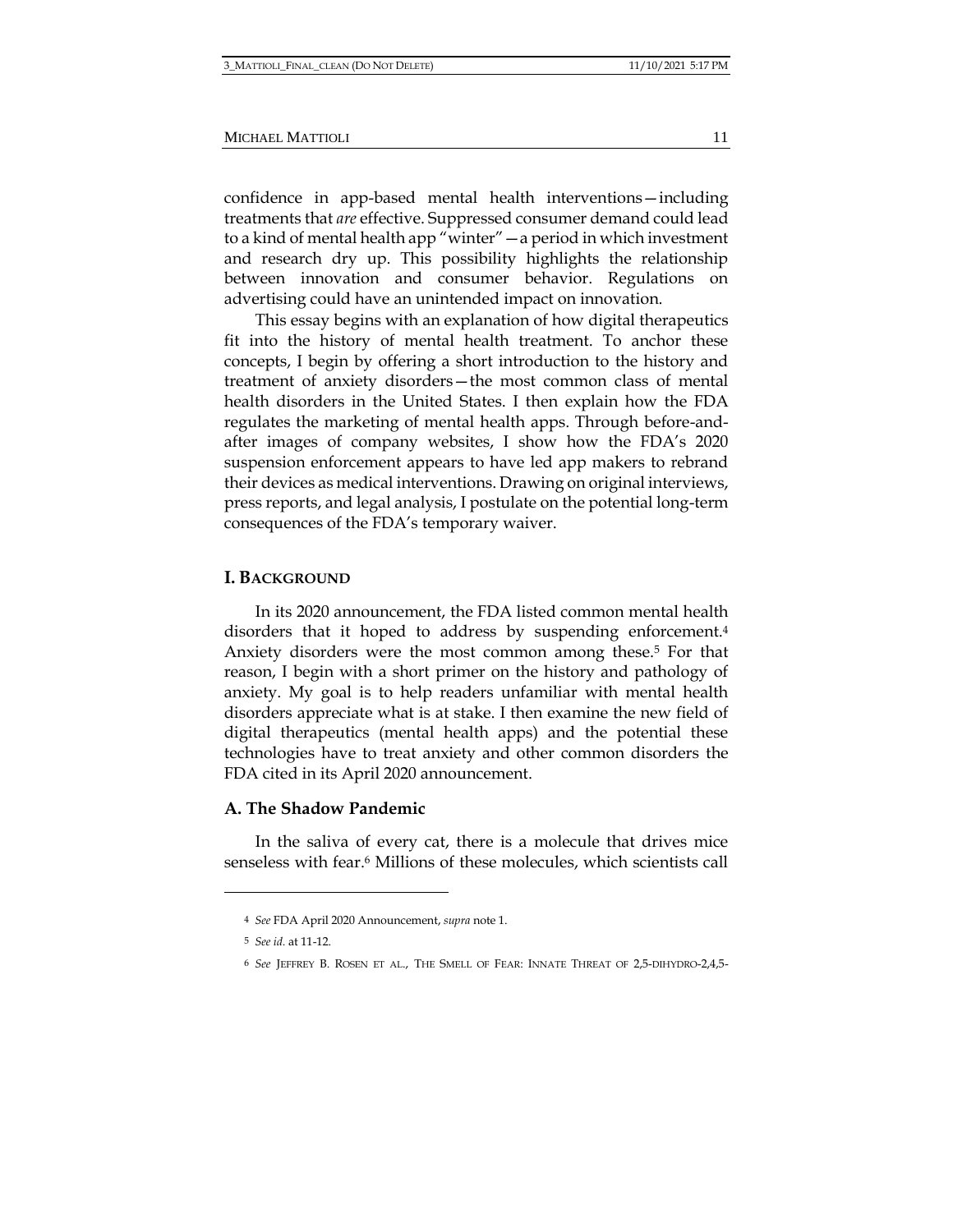*fel d 4*, permeate the air whenever a cat sheds.<sup>7</sup> If a nearby mouse inhales a few, its bloodstream floods with a hormone that bears a dire message: "Death is near."<sup>8</sup> The mouse will flatten itself against the ground, tremble, and, as its heart rate spikes, search for an exit.<sup>9</sup> The mouse's terror is pitiful but also strange, because strictly speaking, it does not require the presence of a cat. Douse a cotton ball in *fel d 4* and present it to a mouse that has never seen a cat before, and the mouse will panic all the same. Some fears are hardwired.

For the 40 million Americans who live with chronic anxiety, $10$  the mouse's distress is familiar. Nearly all forms of this disorder carry similar symptoms, including restlessness, muscle tension, increased heart rate, trembling, and the release of stress-response hormones into the bloodstream.11 A century ago, a Harvard professor named Walter Cannon coined the term "fight or flight" to describe this response.<sup>12</sup> Although they might sound like opposite reactions to danger, the body prepares for both fight and flight in the same way. Like the mouse, anxiety sufferers can experience these symptoms even when there is no threat present. Some repeatedly relive past trauma, while others dread the future. In both situations, daily life becomes an exercise in vigilance.

What causes anxiety? Ancient people in some parts of the world believed that mental distress was a form of divine punishment. The book of Deuteronomy teaches that God inflicts madness upon those who disobey his commandments.<sup>13</sup> In the Athenian tragedy, *Herakles*, the God Hera punished Hercules (a demi-god) by "sending madness

TRIMETHYLTHIAZOLINE, A SINGLE MOLECULE COMPONENT OF A PREDATOR ODOR 2 (Markus Fendt et et al. eds. 2015), https://www.ncbi.nlm.nih.gov/pmc/articles/PMC4548190/pdf/fnins-09-00292.pdf.

<sup>7</sup> *Id.*

<sup>8</sup> *See id.*

<sup>9</sup> *See id.*

<sup>10</sup> *Facts & Statistics*, ANXIETY & DEPRESSION ASS'N OF AMERICA, https://adaa.org/understanding-anxiety/facts-statistics# (Apr. 21, 2021).

<sup>11</sup> *See* Sadaf Munir, *Generalized Anxiety Disorder*, STATPEARLS: MEDICAL REF., https://www.statpearls.com/articlelibrary/viewarticle/22130/ (May 8, 2021 12:03:37 PM).

<sup>12</sup> *See* David S. Goldstein, *Adrenal Responses to Stress Cell*, in 30 CELLULAR AND MOLECULAR NEUROBIO. 1433, 1433 (2010).

<sup>13</sup> *See id.*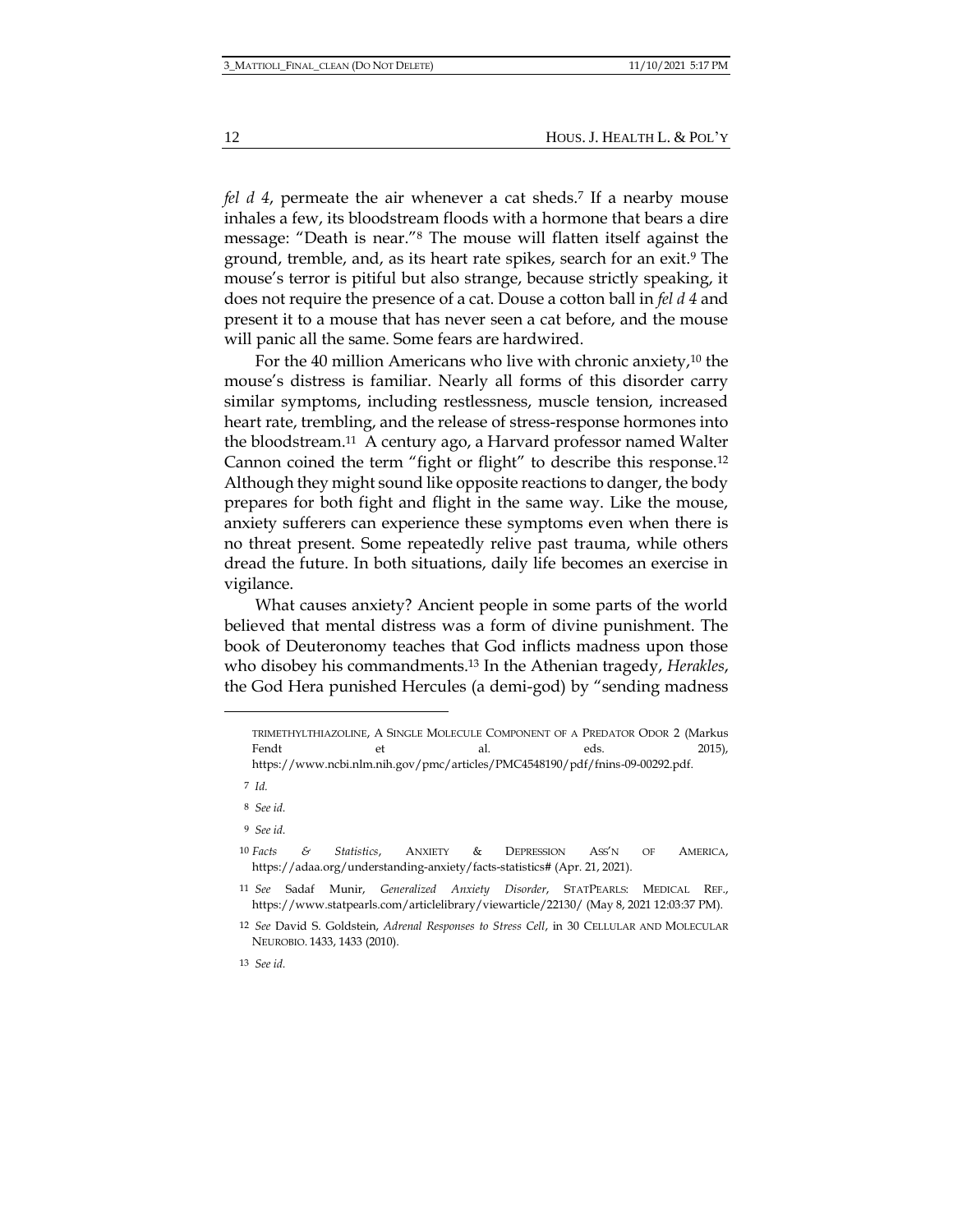upon him."<sup>14</sup> The Greek God, Pan, meanwhile, gave us the root of the word *panic*. <sup>15</sup> His war cry was said to fill mortals with terror.<sup>16</sup> Similar ideas are woven into countless myths, fables, and legends across many cultures. Accordingly, many early "remedies" for anxiety focused on appeasing the gods.<sup>17</sup> Prayer, chanting, and sacrificial offerings were common "prescriptions" in the ancient world.

As a more corporeal view of anxiety developed, remedies became more practical. Historians trace the first scientific studies of mental disorders to ancient Greece. There, Hippocrates of Cos, who lived from 460 to 370 BCE, suggested that anxiety originates in the head rather than the heavens.<sup>18</sup> A pivotal Hippocratic text states that the brain is what "makes us mad or delirious, inspires us with dread and fear, ... brings sleeplessness, inopportune mistakes, aimless anxieties, absentmindedness, and acts that are contrary to habit."<sup>19</sup> Unlike earlier spiritual explanations for anxiety, Hippocrates' views were clinicallybased. He and his disciples methodically studied and documented patients who suffered from the disorder.<sup>20</sup>

Most historians credit Aristotle (384 to 320 BCE) for first describing anxiety as a disease rather than just an unpleasant feeling.<sup>21</sup> In a famous book on ethics, he wrote, "[T]he man who is by nature apt to fear everything, even the squeak of a mouse, is cowardly . . . while

<sup>14</sup> *See* Neel Burton, *A Brief History of Psychiatry*, PSYCH. TODAY: PSYCHIATRY (June 2, 2012), https://www.psychologytoday.com/us/blog/hide-and-seek/201206/brief-historypsychiatry.

<sup>15</sup> *See* Ben Zimmer, *"Panic": That Wave of Anxiety Is Named After a Partying Greek God*, WALL STREET J. (Mar. 12, 2020), https://www.wsj.com/articles/panic-that-wave-of-anxiety-isnamed-after-a-partying-greek-god-11584045370.

<sup>16</sup> *See id.* 

<sup>17</sup> *See* Julie Beck, *Diagnosing Mental Illness in Ancient Greece and Rome*, ATLANTIC: HEALTH (Jan. 23, 2014), https://www.theatlantic.com/health/archive/2014/01/diagnosing-mentalillness-in-ancient-greece-and-rome/282856/.

<sup>18</sup> *See* Burton, *supra* note 14; *see also* Marc-Antoine Crocq, M.D., *A History of Anxiety: From Hippocrates to DSM*, 15 DIALOGUES IN CLINICAL NEUROSCI. 319, 320 (2015).

<sup>19</sup> ROY PORTER, MADNESS: A BRIEF HISTORY 37 (Oxford Univ. Press 2002).

<sup>20</sup> *See* Eleni Tsiompanou & Spyros G. Marketos, *Hippocrates: Timeless Still*, 106 J.ROYAL SOC'Y OF MED., 288, 289 (2013).

<sup>21</sup> *See* Burton, *supra* note 14.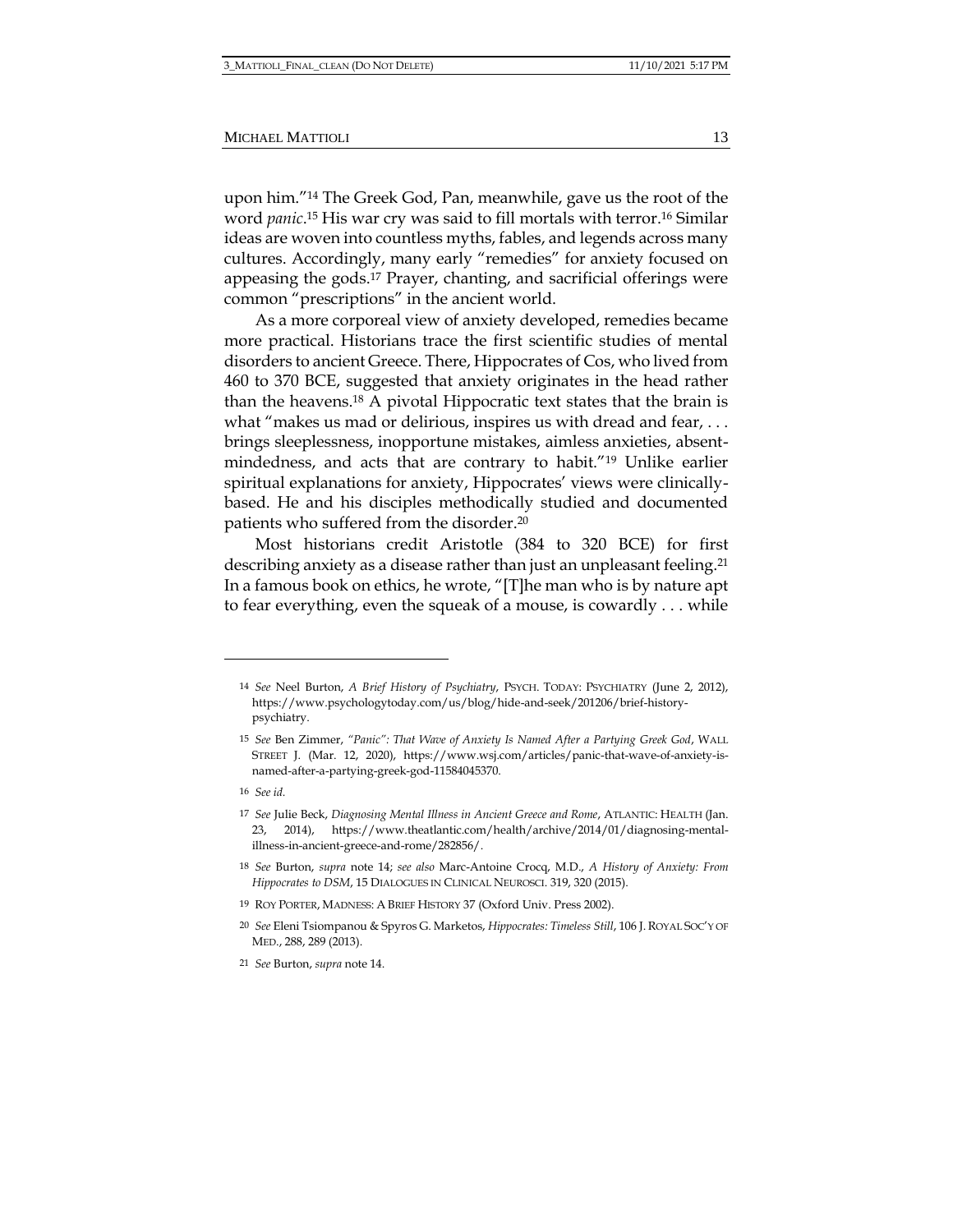the man who feared a weasel did so in consequence of disease."<sup>22</sup> In Ancient Greece, this distinction was significant. There, culture demanded that men show bravery regardless of the dangers they faced.<sup>23</sup> Courage was a reflection of character and a determinant of social standing.<sup>24</sup> An inappropriate display of fear in battle, or worse, outside of battle, could ruin one's social and professional standing.<sup>25</sup> Aristotle's views helped make anxiety the subject of scientific study, changing how it had been understood and treated.

Scientific analysis has revealed a clearer picture of what causes anxiety. We know today, for instance, that the disorder has no single cause. Rather, it arises from various factors, including genetic predisposition, childhood home environments, isolated traumatic experiences, brain chemistry, and lifestyle factors.<sup>26</sup> Researchers have also gained an important understanding of the mechanisms that underlie the problem. Neuroimaging has allowed scientists to identify the brain structures that relate to anxiety.<sup>27</sup> (For example, scientists have seen that the brains of Buddhist monks under meditation do not light up in the same ways as people who are panicking.)<sup>28</sup> Separately, scientists have known since the 1970s that anxiety and depression are related to the brain's use of a chemical called serotonin.<sup>29</sup> Relatedly, researchers recently identified specific genes that correlate with certain anxiety disorders.<sup>30</sup>

25 *See id.*

14 HOUS. J. HEALTH L. & POL'Y

<sup>22</sup> ARISTOTLE, NICOMACHEAN'S ETHICS bk. VII, at para. 5 (W.D. Ross trans., Batoche Books 1999).Stated differently, there's a difference between being cowardly and having a medical p roblem.

<sup>23</sup> *See* THOMAS VAN NORTWICK, IMAGINING MEN: IDEALS OF MASCULINITY IN ANCIENT GREEK CULTURE 93 (Bella Vivante ed., Praeger Publishers 2008).

<sup>24</sup> *See id.*

<sup>26</sup> *See* W. Thomas Boyce et al., *Genes and Environments, Development and Time*, 117 PNAS (Special Feature: Introduction) 23235, 23235-36 (2020).

<sup>27</sup> *See* Kathrin Holzschneider & Christoph Mulert, *Neuroimaging in Anxiety Disorders*, 13 DIALOGUES IN CLINICAL NEUROSCI. 453, 453 (2011).

<sup>28</sup> Matt Danzico, *Brains of Buddhist Monks Scanned in Mediation Study*, BBC NEWS (Apr. 24, 2011), https://www.bbc.com/news/world-us-canada-12661646.

<sup>29</sup> *See* RL Carhart-Harris & DJ Nutt, *Serotonin and Brain Function: A Tale of Two Receptors*, 31 J. PSYCHOPHARMACOLOGY 1091, 1091-92 (2017).

<sup>30</sup> Jordan W. Smoller, *Anxiety Genetics Goes Genomic*, AM. J. PSYCHIATRY 192 (Mar. 1, 2020).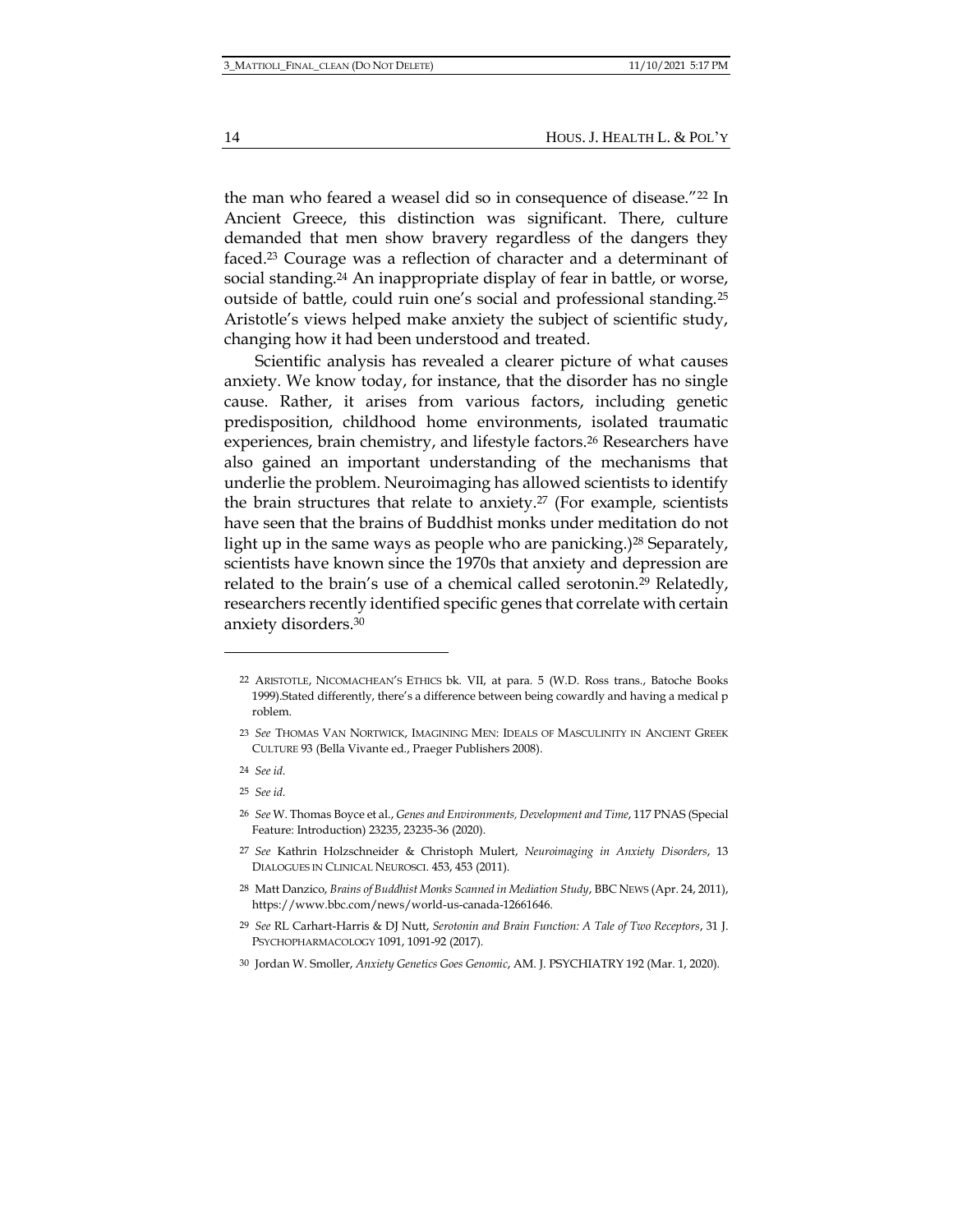As promising as they are, these advances have not yet made life any easier for patients. Seeking treatment for anxiety today places one in a labyrinth of classifications, acronyms, drug compounds, and theories of the mind. Contradictions seem to arise everywhere, beginning with the diagnosis. To be diagnosed with anxiety, one must meet specific criteria for an anxiety disorder listed in the Diagnostic and Statistical Manual ("DSM"), a book of standards used throughout the mental health profession.<sup>31</sup> Forms of anxiety recognized in the DSM include (i) generalized anxiety disorder, (ii) panic disorder, (iii) social anxiety disorder, (iv) obsessive-compulsive disorder, (v) posttraumatic stress disorder, and (vi) specific phobias.<sup>32</sup> The criteria for diagnosis are precise. For instance, to qualify for having a phobia, a patient must demonstrate:

- (1) an unreasonable, excessive fear triggered by a specific object or situation
- (2) an immediate anxiety response out of proportion to any actual danger
- (3) extreme distress or avoidance of the feared object or situation; and
- (4) significant impact on school, work, or personal life
- (5) for at least six months $33$

Critics of the DSM—and there are many—argue that its rigid criteria are out of sync with the fluidity of human psychology. Additionally, there is a lack of uniformity in how medical professionals apply DSM criteria to each patient.

Today, one of the most common treatments for anxiety is cognitive-behavioral therapy ("CBT").<sup>34</sup> This treatment is grounded in

<sup>31</sup> *Anxiety Diagnosis*, HEALTHLINE (July 15, 2017), https://www.healthline.com/health/anxiety-diagnosis .

<sup>32</sup> *What Are The Five Major Types of Anxiety Disorders*?, U.S. DEP'T OF HEALTH & HUMAN SERVS. (Feb. 12, 2014), https://www.hhs.gov/answers/mental-health-and-substance-abuse/whatare-the-five-major-types-of-anxiety-disorders/index.html

<sup>33</sup> *See* Lisa Fritscher, *DSM-5 Diagnostic Criteria for a Specific Phobia*, VERYWELL MIND (May 28. 2021), https://www.verywellmind.com/diagnosing-a-specific-phobia-2671981.

<sup>34</sup> *Cognitive Behavioral Therapy,* MAYO CLINIC (Mar. 16, 2019), https://www.mayoclinic.org/tests-procedures/cognitive-behavioral-therapy/about/pac-20384610. This form of psychotherapy is often prescribed in combination with psychotherapeutic medication.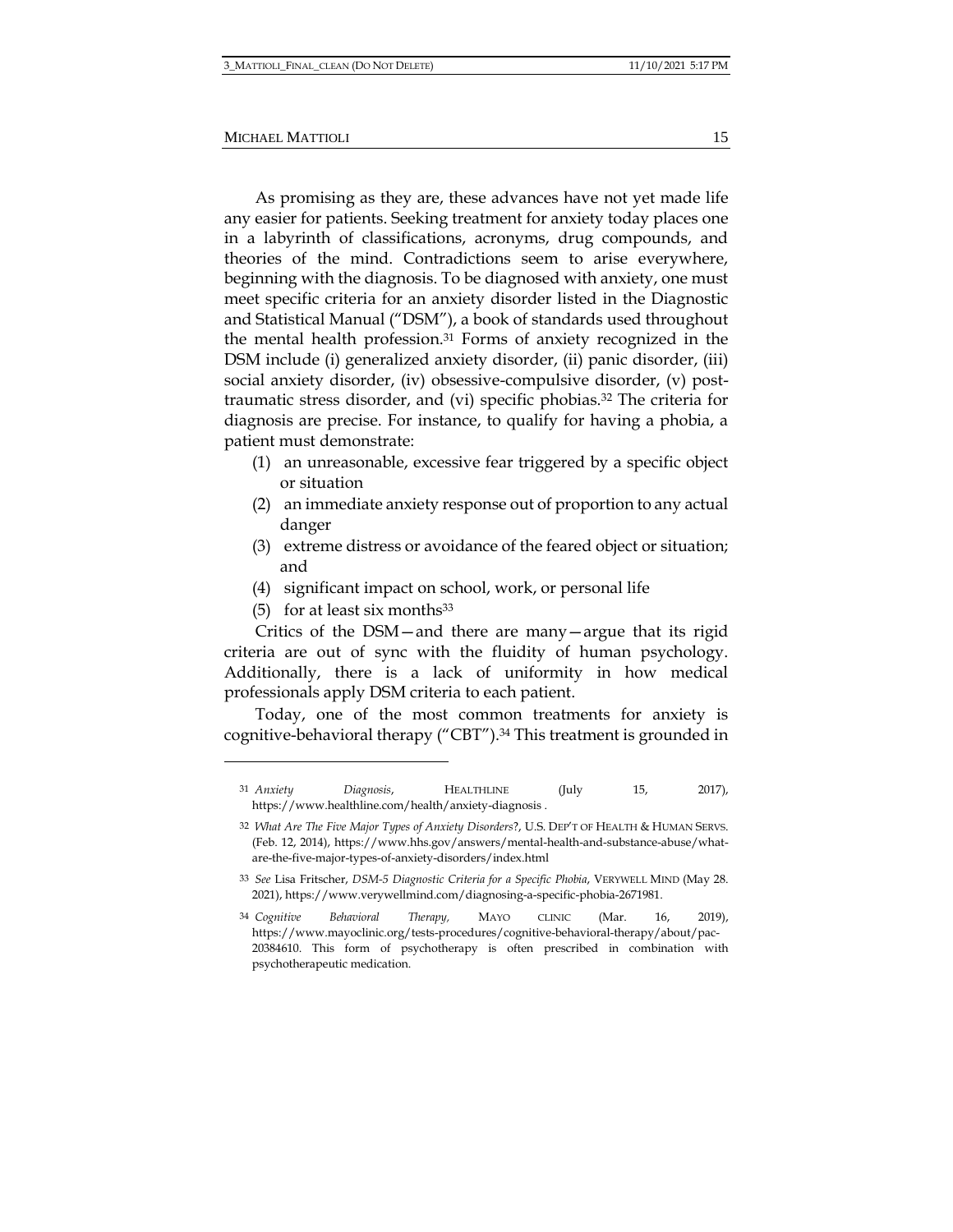16 HOUS. J. HEALTH L. & POL'Y

the recent discovery that anxiety is a self-reinforcing behavior that stems from a misunderstanding of the world. <sup>35</sup> Our minds create cognitive structures (constructs) that allow us to apply our past understanding of the world to our ongoing experience of reality.<sup>36</sup> In the mind of a person experiencing anxiety, some of these constructs are faulty. For instance, some anxiety sufferers tend to think about future events in binary or "black-and-white" terms. The results of a routine blood pressure reading or cholesterol test will reveal either perfect health or imminent death. These beliefs can lead to intense feelings of fear both before and after the test. Faulty cognitive constructs are tenacious and persist even if the anxiety sufferer is entirely aware that their fears are unfounded. The body seems to believe even what the brain knows to be untrue. Like the mouse's response to *fel d* 4, the fear is hardwired.

Patients who undergo CBT treatment learn to identify and challenge common patterns of faulty thinking.<sup>37</sup> Rather than learning to push fearful thoughts away, CBT requires patients to make a habit out of noting and considering their thoughts and feelings, as well as the events that give rise to anxiety-inducing thoughts and feelings.<sup>38</sup> The patient must then systematically consider evidence that challenges the thoughts or feelings and apply it to their situation. Therapists typically tell their patients to keep a daily journal and practice workbook exercises that focus on common patterns of distorted thinking.<sup>39</sup> Repetition of this process, combined with relaxation breathing techniques, can restructure the faulty constructs in the

<sup>35</sup> Michael Mattioli, *Pooling Mental Health Data with Chatbots, in* GOVERNING PRIVACY IN KNOWLEDGE COMMONS 70, 75 (Katherine Strandburg et al. eds., Cambridge Univ. Press 2020).

<sup>36</sup> *See id.*

<sup>37</sup> *Clinical Practice Guideline for the Treatment of Posttraumatic Stress Disorder*: *What Is Cognitive Behavioral Therapy?*, AM. PSYCH. ASS'N (July 2017), https://www.apa.org/ptsdguideline/patients-and-families/cognitive-behavioral.

<sup>38</sup> *See id.*

<sup>39</sup> *See* Courtney E. Ackerman, *25 CBT Techniques and Worksheets for Cognitive Behavioral Therapy*, POSITIVEPYSCHOLOGY.COM (May 20, 2021), https://positivepsychology.com/cbt-cognitivebehavioral-therapy-techniques-worksheets/.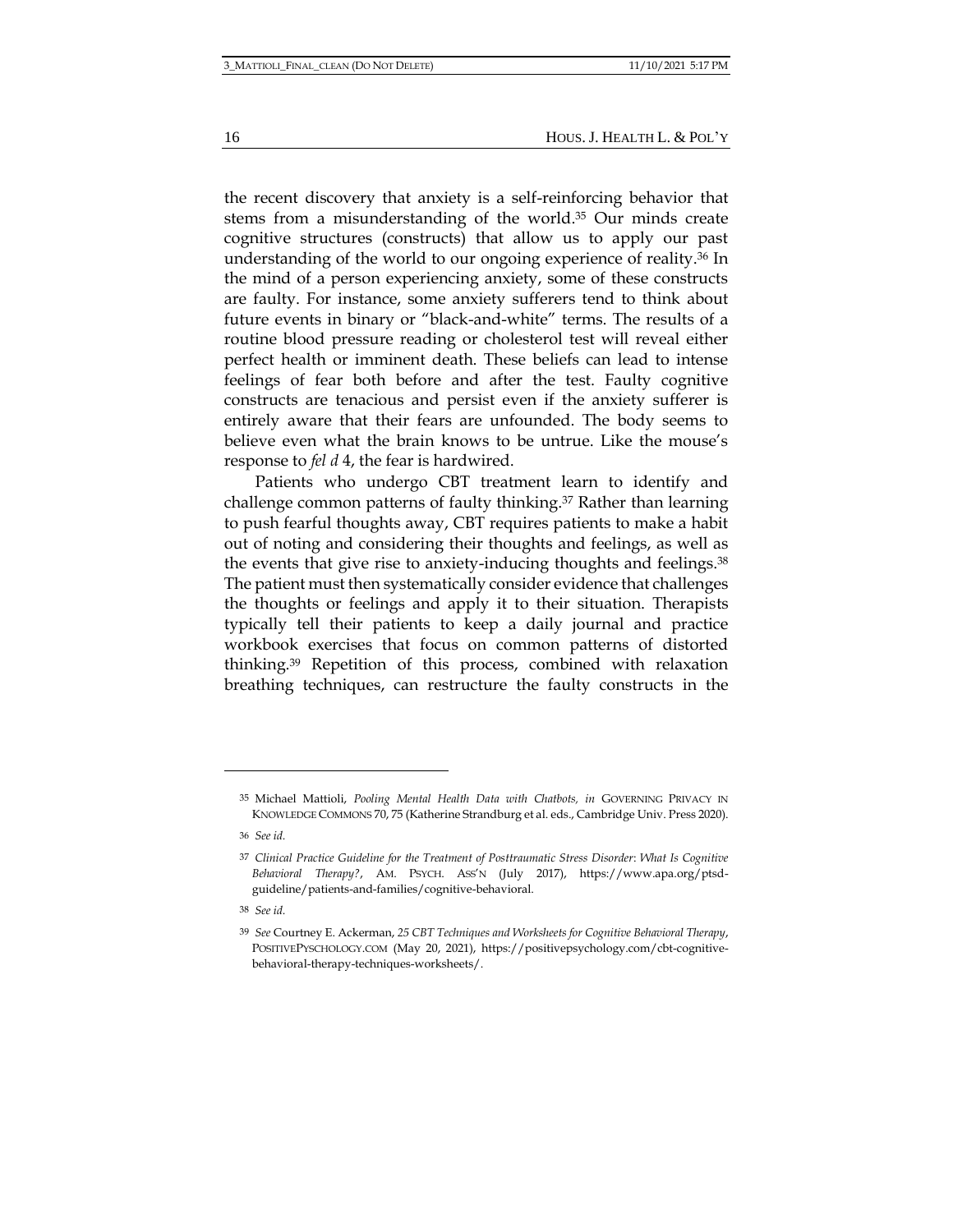mind.<sup>40</sup> CBT is used to treat a range of mental health disorders beyond anxiety, including depression, substance abuse, and more.<sup>41</sup>

### **B. The Rise of Digital Therapeutics**

In the mid-2010s, software makers began developing and selling smartphone apps that apply various forms of CBT.<sup>42</sup> Because the FDA did not authorize the marketing of these "digital therapeutics" until 2017, such apps have long been branded as promoting "wellness" or well-being rather than treatments for medical conditions.<sup>43</sup> Many such apps administer CBT through interactive lessons, games, and journaling software.<sup>44</sup> Most recently, AI-driven chatbots ("conversational agents") have been developed to administer CBT and other established forms of treatment through apps.<sup>45</sup> Most conversational agents play a therapist-like role by asking users to share information about themselves and their thinking patterns.<sup>46</sup> These systems then lead users through sets of structured lessons designed to identify and challenge common cognitive distortions.<sup>47</sup> Recently, some app developers have started reaching beyond textual input by applying machine learning algorithms to identify facial expressions and vocal cues.<sup>48</sup>

44 *Id.*

<sup>40</sup> *Id.*

<sup>41</sup> *Id.*

<sup>42</sup> Grant I. Christie, et al., *Gamifying CBT to Deliver Emotional Health Treatment to Young People on Smartphones*, 18 INTERNET INTERVENTIONS 1, 1-2 (2019), ; *See* Sabine Wilhelm, *Cognitive-Behavioral Therapy in the Digital Age: Presidential Address*, 51 BEHAV. THERAPY 1, 3 (2020), .

<sup>43</sup> Simon Makin, *The Emerging World of Digital Therapeutics*, NATURE (Sept. 25, 2019), https://www.nature.com/articles/d41586-019-02873-1.

<sup>45</sup> Kien Hoa Ly et al., *A Fully Automated Conversational Agent for Promoting Mental Well-being: A Pilot RCT Using Mixed Methods*, 10 INTERNET INTERVENTIONS 39, 40 (2017).

<sup>46</sup> *See* Kathleen Kara Fitzpatrick et al., *Delivering Cognitive Behavior Therapy to Young Adults with Symptoms of Depression and Anxiety Using a Fully Automated Conversational Agent (Woebot): A Randomized Controlled Trial*, 4 JMIR MENTAL HEALTH 1, 3 (2017).

<sup>47</sup> *Id.*

<sup>48</sup> Madhumitha Loganathan, *How to Make Empathetic Bots With Emotion Technology*, MEDIUM.COM (Feb. 15, 2019), https://medium.com/intuit-engineering/how-to-makeempathetic-bots-with-emotion-technology-e61fdc0a3309.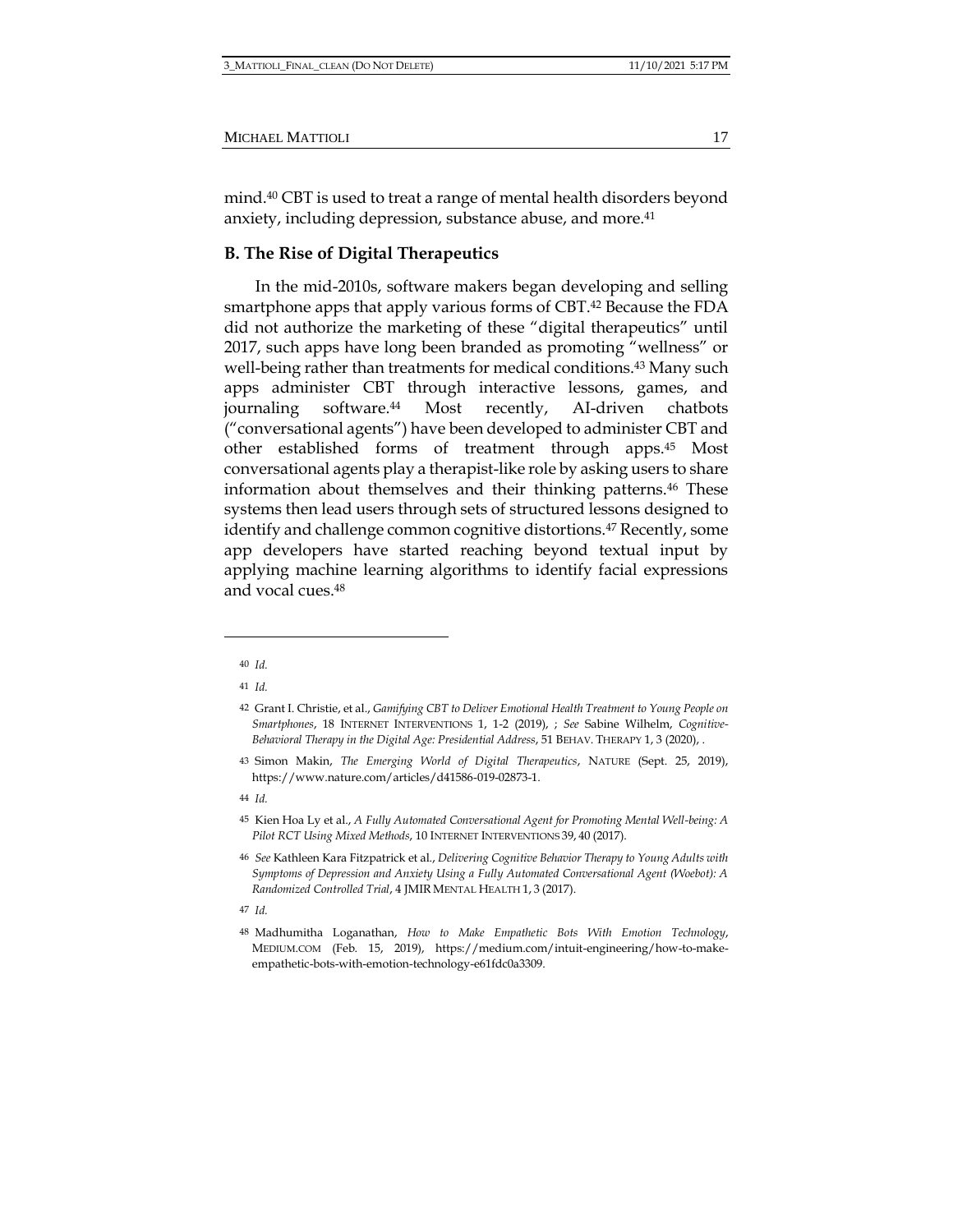18 HOUS. J. HEALTH L. & POL'Y

Prior to FDA's April 2020 announcement, software makers that wished to market their apps as medical interventions had to demonstrate safety and efficacy to the FDA.<sup>49</sup> There are a few ways to do this. Some medical devices pose such a low risk to consumers that the FDA will clear them for sale as long as they are manufactured according to standard practices and labeled appropriately for consumers.<sup>50</sup> The FDA calls these "Class I" devices.<sup>51</sup> Moderate-risk "Class II" devices, by contrast, must meet higher safety performance standards.<sup>52</sup> Makers of higher-risk "Class III" devices can receive FDA approval only by providing the agency with robust scientific evidence of safety and efficacy.<sup>53</sup> Alongside this three-tiered classification system are special rules that relate to how "novel" a device is. If a device is "substantially equivalent" to a device that the FDA has already approved, the manufacturer can request a streamlined form of marketing clearance.<sup>54</sup> This process is called a "510 $(K)$  premarket submission."<sup>55</sup> If a device is of a new kind, the manufacturer can request that the FDA classify and authorize its sale through the agency's "De Novo" review pathway.<sup>56</sup>

- 51 *Id.*
- 52 *Id.*

54 U.S. FOOD & DRUG ADMIN., *supra* note 50.

<sup>49</sup> 21 C.F.R. § 801.4 (2018). The FDA's authority to oversee these apps stems from the expansive definition of "medical device" in the 1976 amendments to the Federal Food, Drug, and Cosmetic Act (FDCA). "[A]n instrument, apparatus, implement, machine, contrivance, implant, in vitro reagent, or other similar or related article, including any component, part, or accessory, which is . . . intended for use in the diagnosis of disease or other conditions, or in the cure, mitigation, treatment, or prevention of disease. . .or intended to affect the structure or any function of the body…" 21 C.F.R. § 801.4 (2016). Intent is a fact-based inquiry.

<sup>50</sup> *Is It Really 'FDA Approved?'*, U.S. FOOD & DRUG ADMIN. (last updated Jan. 17, 2017), https://www.fda.gov/consumers/consumer-updates/it-really-fda-approved . This is called FDA's Premarket approval process (PMA). See "Premarket Approval" at https://www.fda.gov/medical-devices/premarket-submissions/premarket-approval-pma.

<sup>53</sup> *Id.* at 2; *see also Premarket Approval (PMA)*, U.S. FOOD & DRUG ADMIN. (May 16, 2009), https://www.fda.gov/medical-devices/premarket-submissions/premarket-approval-pma.

<sup>55</sup> *See Premarket Notification 510(k)*, U.S. FOOD & DRUG ADMIN. (last updated Mar. 13, 2020), https://www.fda.gov/medical-devices/premarket-submissions/premarket-notification-510k.

<sup>56</sup> *See, e.g., FDA in Brief: FDA Proposes Improvements to the De Novo Pathway for Novel Medical Devices to Advance Safe, Effective, and Innovative Treatments for Patients*, U.S. FOOD & DRUG ADMIN. (Dec. 4, 2018), https://www.fda.gov/news-events/fda-brief/fda-brief-fda-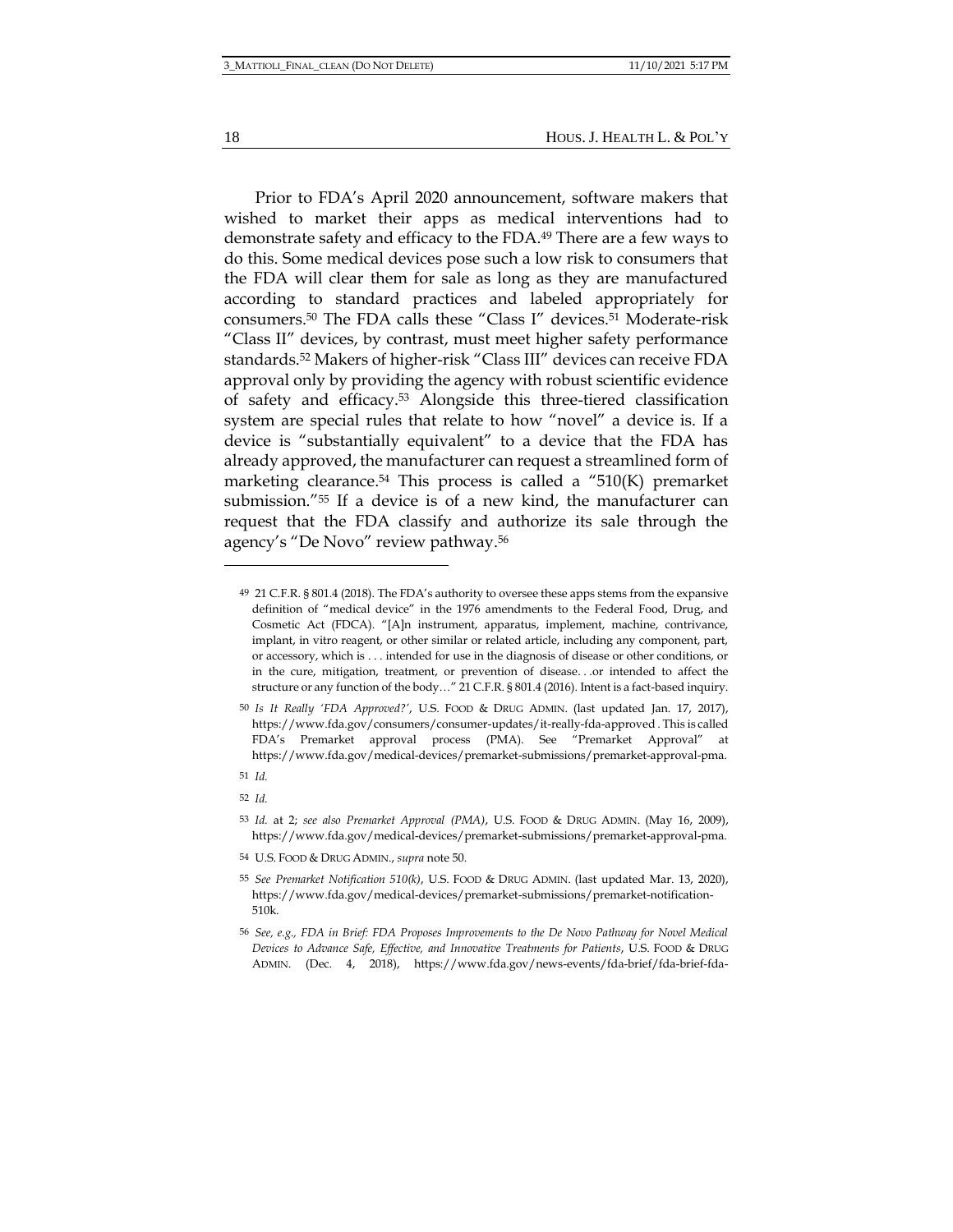The FDA cleared the first digital therapeutic app that uses CBT in 2018.<sup>57</sup> Called "reSET," the app is sold by Pear Therapeutics to treat substance abuse disorder.<sup>58</sup> reSET works by administering a form of cognitive-behavioral therapy ("CBT") tailored to help overcome thought patterns that lead people to abuse harmful drugs such as cocaine.<sup>59</sup> As the company explained in an FDA filing, "reSET consists of several therapy lessons (modules) that are intended to teach the user . . . skills to aid in the treatment of substance use disorder. These lessons teach users to avoid substance use, cope with thoughts about substance use, take responsibility, and more."<sup>60</sup> Pear supplied the FDA with the results of a 12-week clinical trial of 399 patients.<sup>61</sup> According to an FDA press release, the data "showed a statistically significant increase in adherence to abstinence for the patients with alcohol, cocaine, marijuana, and stimulant SUD in those who used Reset."<sup>62</sup> The study participants experienced no side effects from using the app.<sup>63</sup>

In June 2020, the FDA permitted the marketing of another CBTbased app, EndeavorRX, designed to treat childhood attention-deficit

proposes-improvements-de-novo-pathway-novel-medical-devices-advance-safe-effectiveand.

<sup>57</sup> The FDA decided to clear reSET through the de novo premarket review pathway. *See FDA Clears Mobile Medical App to Help Those with Opioid Use Disorder Stay in Recovery Programs*, U.S. FOOD & DRUG ADMIN. (Dec. 10, 2018), https://www.fda.gov/news-events/pressannouncements/fda-clears-mobile-medical-app-help-those-opioid-use-disorder-stayrecovery-programs. ("The reSET-O is an app that can be downloaded directly to a patient's mobile device after they receive a prescription to do so from their doctor. It is intended to be used while participating in an outpatient OUD treatment program. . . It includes a compliance reward system– such as earning special icons on a prize wheel within the app.")

<sup>58</sup> *FDA Permits Marketing of Mobile Medical Application for Substance Use Disorder*, U.S. FOOD & DRUG ADMIN. (Sept. 14, 2017), https://www.fda.gov/news-events/pressannouncements/fda-permits-marketing-mobile-medical-application-substance-usedisorder.

<sup>59</sup> *Id.*

<sup>60</sup> U.S. FOOD & DRUG ADMIN., DE NOVO CLASSIFICATION REQUEST FOR RESET (2016), https://www.accessdata.fda.gov/cdrh\_docs/reviews/DEN160018.pdf.

<sup>61</sup> *Id.*

<sup>62</sup> Press Release, FDA Permits Marketing of Mobile Medical Application for Substance Use Disorder (Sept. 14, 2017), https://www.fda.gov/news-events/press-announcements/fdapermits-marketing-mobile-medical-application-substance-use-disorder.

<sup>63</sup> *Id.* (suggesting that there were no notable side effects following the use of reSet).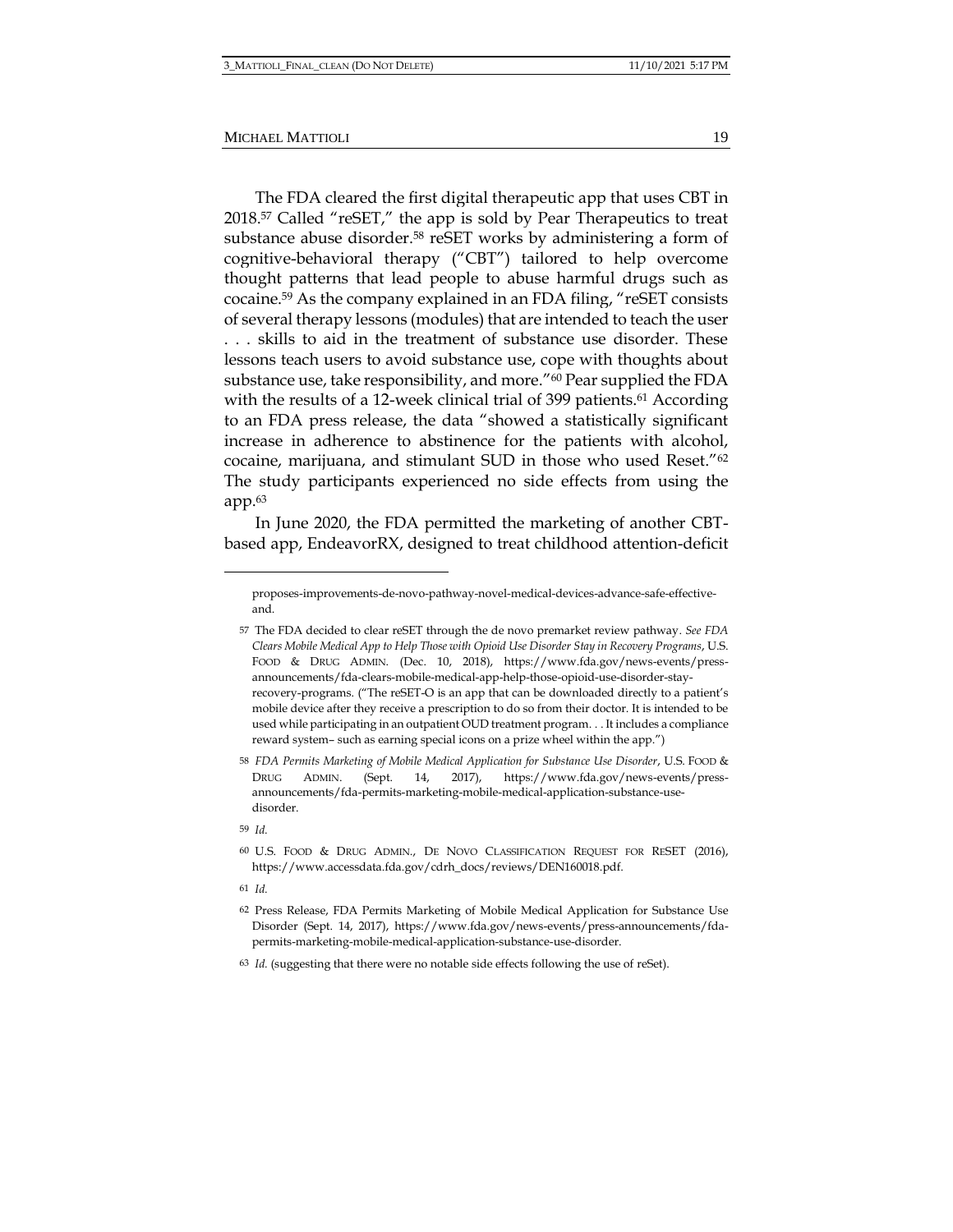hyperactivity disorder (ADHD).<sup>64</sup> ADHD is a neurodevelopmental condition that, left untreated, can significantly interfere with a child's growth and healthy development into adulthood.<sup>65</sup> Talk therapy, commonly prescribed, is often expensive and in short supply.<sup>66</sup> By comparison, EndeavorRx runs on any modern iPad.<sup>67</sup> According to Akili Interactive, which makes and sells the app, EndeavorRX "is designed to directly target and activate neural systems through the presentation of sensory stimuli and motor challenges to improve cognitive functioning."<sup>68</sup> The FDA approved the app after reviewing five clinical studies involving over 600 children, many of whom exhibited improvements in attention after using the app.<sup>69</sup> Like reSET, the app presented no serious side effects.<sup>70</sup>

<sup>64</sup> Press Release, FDA Permits Marketing of First Game-Based Digital Therapeutic to Improve Attention Function in Children with ADHD (June 15, 2020), https://www.fda.gov/newsevents/press-announcements/fda-permits-marketing-first-game-based-digital-therapeuticimprove-attention-function-children-adhd; *see also* Sean Hollister, *The FDA Just Approved the First Prescription Video Game – It's for Kids with ADHD*, THE VERGE (June 15, 2020), https://www.theverge.com/2020/6/15/21292267/fda-adhd-video-game-prescriptionendeavor-rx-akl-t01-project-evo; Callum Borchers, *This Won't Hurt A Bit: A New Prescription Medicine Is . . . A Video Game*, WBUR (June 16, 2020) https://www.wbur.org/bostonomix/2020/06/16/this-wont-hurt-a-bit-a-new-prescriptionmedicine-is-a-video-game.

<sup>65</sup> *See, e.g.*, *About ADHD – Overview*, CHADD.ORG, https://chadd.org/about-adhd/overview/. This specifically addresses Children and Adults with Attention-Deficit/Hyperactivity Disorder (CHADD).

<sup>66</sup> Mattioli, *supra* note 36, at 75.

<sup>67</sup> *Frequently Asked Questions*, AKILI*,* https://my.akili.care/akiliassist/endeavor-faqs (last visited July 18, 2021).

<sup>68</sup> Press Release, Akili Announces FDA Clearance of EndeavorRX™ for Children with ADHD, the First Prescription Treatment Delivered Through a Video Game (June 15, 2020), https://www.akiliinteractive.com/news-collection/akili-announces-endeavortm-attentiontreatment-is-now-available-for-children-with-attention-deficit-hyperactivity-disorder-adhdal3pw.

<sup>69</sup> *Id.*

<sup>70</sup> *See* Scott H. Kollins et al., *A Novel Digital Intervention for Actively Reducing Severity of Paediatric ADHD (STARS-ADHD): A Randomised Controlled Trial*, 2 LANCET DIGIT. HEALTH 168 (2020) (suggesting that digital intervention did not result in notable side effects).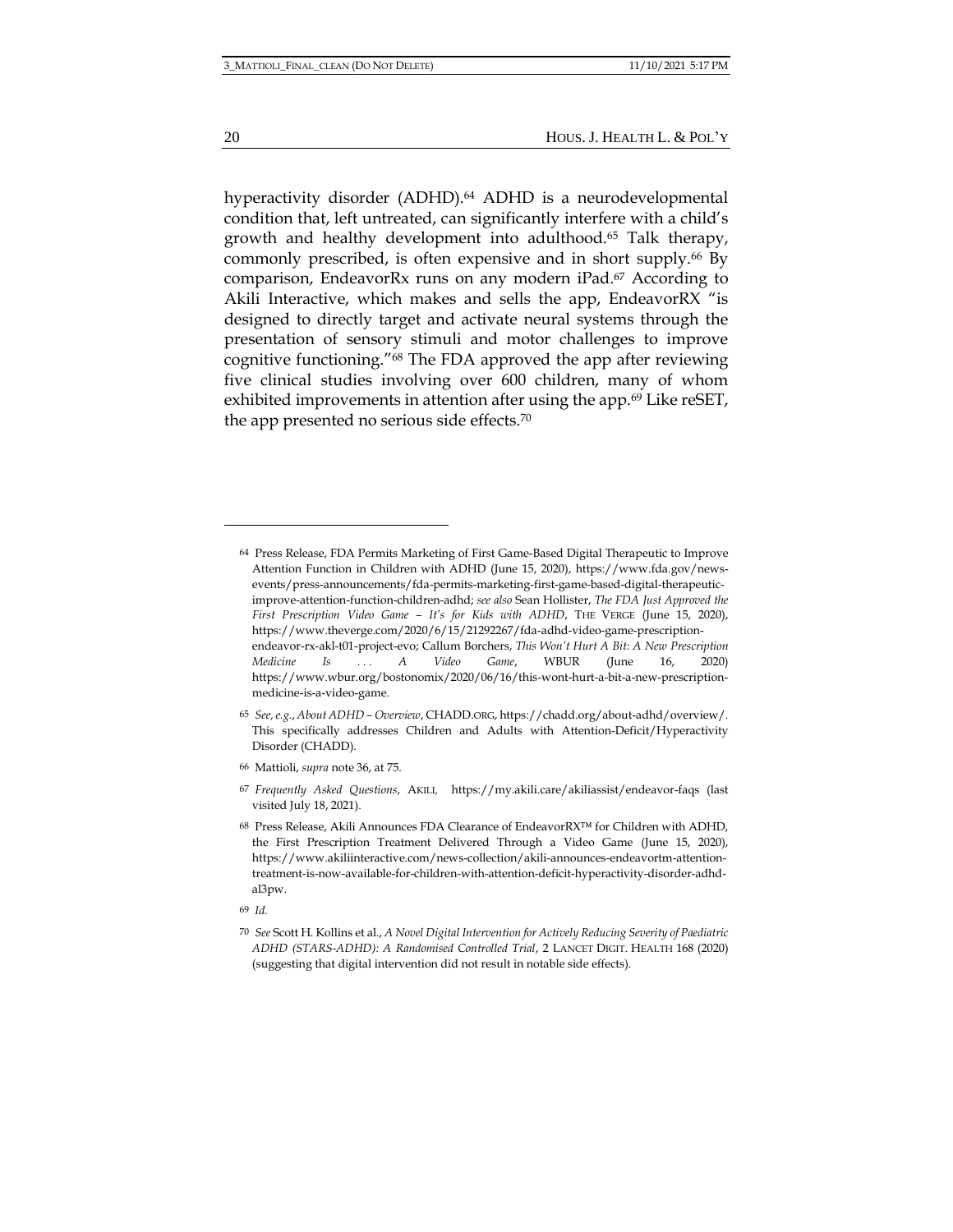### **II. COVID-19: FDA ENFORCEMENT AND PRODUCT MARKETING**

In April 2020, the FDA announced that it would temporarily suspend its usual enforcement practices against "computerized behavioral therapy devices and other digital health therapeutic devices for psychiatric disorders."<sup>71</sup> The agency explained its rationale as follows:

In the context of the COVID-19 public health emergency, the use of digital health technologies, including software as a medical device or other digital therapeutics solutions, may improve mental health and well-being of patients with psychiatric conditions during periods of shelter-in-place, isolation, and quarantine. In addition, the use of such technologies has the potential to facilitate "social distancing" by reducing patient contact with, and proximity to, health care providers, and can ease the burden on hospitals, other health care facilities, and health care professionals that are experiencing increased demand due to the COVID-19 public health emergency.<sup>72</sup>

The agency also stated that it would not demand clinical data to validate the efficacy of such apps.<sup>73</sup>

This is not the first time that the FDA has exercised its discretionary authority to make certain products more available to the public in emergencies. Under a 2004 law, the agency may, during public emergencies, authorize the use of medical products that have not been "approved, licensed, or cleared for commercial distribution."<sup>74</sup> The following year, the agency exercised this authority to permit an anthrax vaccine to be administered to certain people who were at risk of exposure.<sup>75</sup> In 2009, shortly after the H1N1 virus had been confirmed to be circulating in the U.S., the agency again exercised this authority to permit the use of certain tests and medications.<sup>76</sup> In

<sup>71</sup> FDA April 2020 Announcement, *supra* note 1.

<sup>72</sup> *Id.*

<sup>73</sup> *Id.*

<sup>74</sup> Public Health Service Act, Pub. L. No. 108-276, 118 Stat. 835 (2004) (codified at 21 U.S.C.A. § 360bbb-3(a) (2017)).

<sup>75</sup> *Authorization of Emergency Use of Anthrax Vaccine Adsorbed for Prevention of Inhalation Anthrax by Individuals at Heightened Risk of Exposure Due to Attack With Anthrax; Availability*, 70 Fed. Reg. 5452 (Feb. 2, 2005).

<sup>76</sup> *Termination of the Emergency Use Authorization (EAU) of Medical Products and* Devices, CTRS.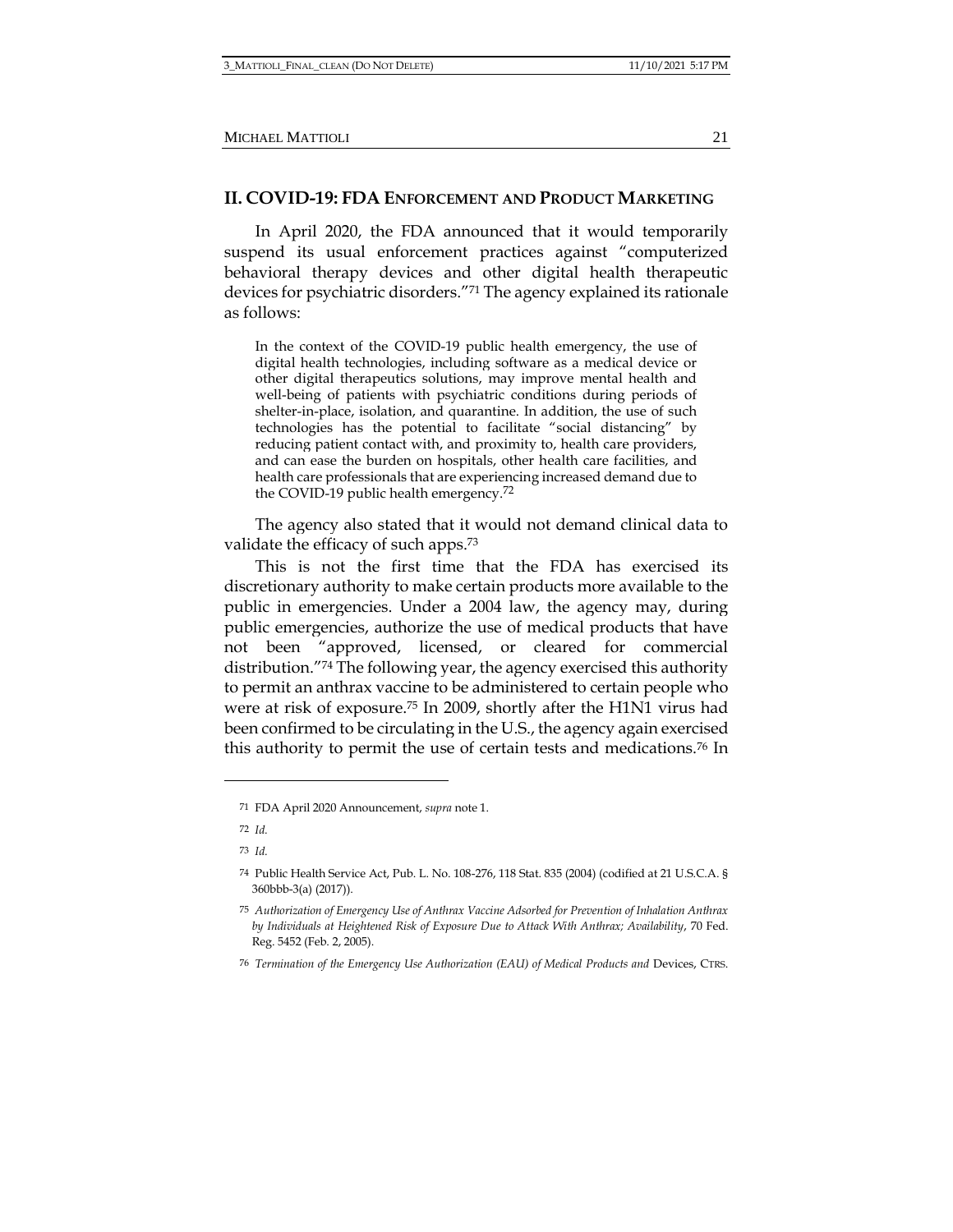2015, the agency again called upon its emergency use authority to permit the use of certain drugs for the Ebola virus.<sup>77</sup> Unlike some drugs, the FDA believes that mental health apps categorically present low risks to consumers.<sup>78</sup>

Under certain circumstances, the FDA has also provided a oneyear "grace period" of non-enforcement.<sup>79</sup> The agency does so when a company has received approval to market a product that is being marketed by other companies that do not have approval.<sup>80</sup> Typically, the agency gives the non-approved companies a one-year window (beginning from the date of approval) before it initiates enforcement actions such as seizure or injunctions.<sup>81</sup> This grace period is not set in stone, however. The agency handles such situations on an ad hoc basis and in light of factors such as public safety, the difficulty of completing clinical studies, and the burdens on affected parties, among other circumstances.<sup>82</sup>

It seems that app makers took notice of the FDA's enforcement suspension. Since April 2020, app makers have introduced new products and changed the marketing of existing "wellness" apps to include more medical language, and in some cases, to explicitly claim certain medical benefits.<sup>83</sup> While there is no direct evidence that these changes (which are documented in the following paragraphs) were responses to the FDA's enforcement rollback, the timing and context suggest a causal relationship.

- 81 *Id.*
- 82 *Id.*

FOR DISEASE CONTROL & PREVENTION (June 24, 2010, 10:00 AM), https://www.cdc.gov/h1n1flu/eua/.

<sup>77</sup> *See Emergency Use Authorization – Archived Information*, U.S. FOOD & DRUG ADMIN., https://www.fda.gov/emergency-preparedness-and-response/mcm-legal-regulatory-andpolicy-framework/emergency-use-authorization-archived-information#ebola (last visited July 18, 2021).

<sup>78</sup> *See* FDA April 2020 Announcement, *supra* note 1, at 6.

<sup>79</sup> CTR. FOR DRUG EVALUATION & RESEARCH, CPG § 440.100, MARKETED NEW DRUGS WITHOUT APPROVED NDAS AND ANDAS (Sept. 2011), https://www.fda.gov/media/72007/download.

<sup>80</sup> *Id.*

<sup>83</sup> Tom Simonite, *The Therapist Is In—And It's a Chatbot App*, WIRED (June 17, 2020, 07:00 AM), https://www.wired.com/story/therapist-in-chatbot-app.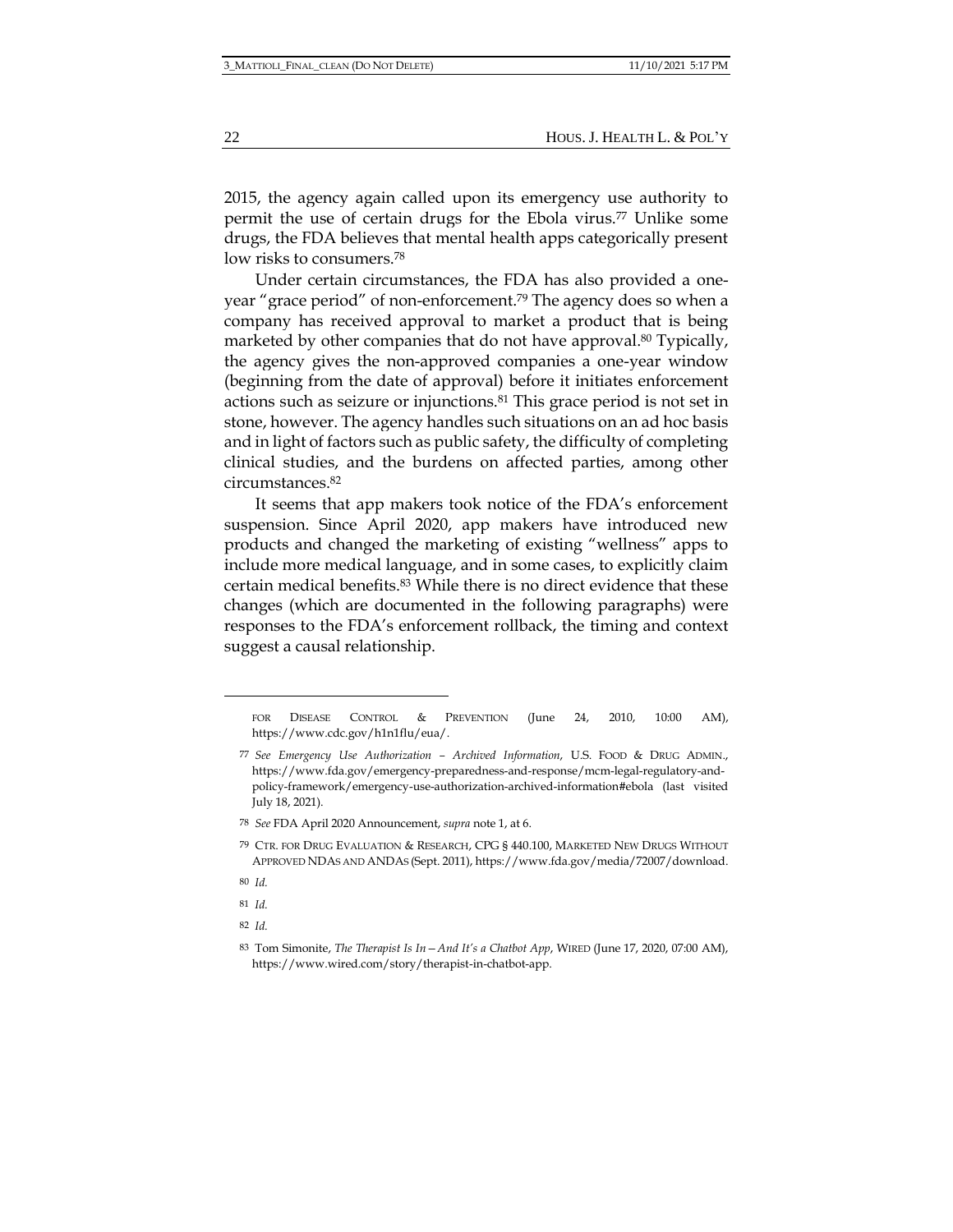A Swedish pharmaceutical company called Orexo, for instance, had been seeking FDA clearance for three CBT apps that target substance abuse when the agency suspended its enforcement of such apps.<sup>84</sup> The policy change led the company to launch all three apps and to offer its app to U.S. patients. Pear Therapeutics, the developer of reSET and reSET-O, was running clinical trials on an app designed to treat schizophrenia when the FDA's announcement came.<sup>85</sup> Since then, the company's CEO has announced that it will launch all its apps currently in development before winter.<sup>86</sup>

Woebot Labs, which makes a conversational agent that implements CBT, seems to have responded to the agency's announcement as well. Before the announcement, the company's website made claims that steered clear of specific medical terminology. For instance, the website stated, "We want to help you feel the best, no matter how you're feeling on a given day. Sign up and give Woebot a try for free now!"<sup>87</sup>

After the FDA's announcement, the company launched a new website with what appeared to be unambiguously medical claims:

[O]ur company and products… deliver expert emotional support and tools in an easily-accessible app to help reduce anxiety and depression symptoms. Woebot, our chat-based tool, is the delivery mechanism for a suite of clinically-validated therapy programs that address many of today's mental health challenges, from generalized anxiety and depression to specific conditions like postpartum depression, adult and adolescent depression, and substance abuse.<sup>88</sup>

In the past, Woebot has avoided branding itself as a replacement for traditional therapy.<sup>89</sup> Following the FDA's announcement, however, the company branded the app as a solution to help fill the gap in mental health treatment.<sup>90</sup> By February 2021, the website more

<sup>84</sup> *Id.*

<sup>85</sup> *Id.*

<sup>86</sup> *Id.*

<sup>87</sup> *See infra* Appendix, Woebot Website – April 21, 2020 screenshots.

<sup>88</sup> *See infra* Appendix, Woebot Website – Summer 2020 screenshots.

<sup>89</sup> *See infra* Appendix, Woebot Website – April 21, 2020 screenshots.

<sup>90</sup> https://woebothealth.com, INTERNET ARCHIVE, http://web.archive.org/web/20200729072927/https:/woebothealth.com/(click on "129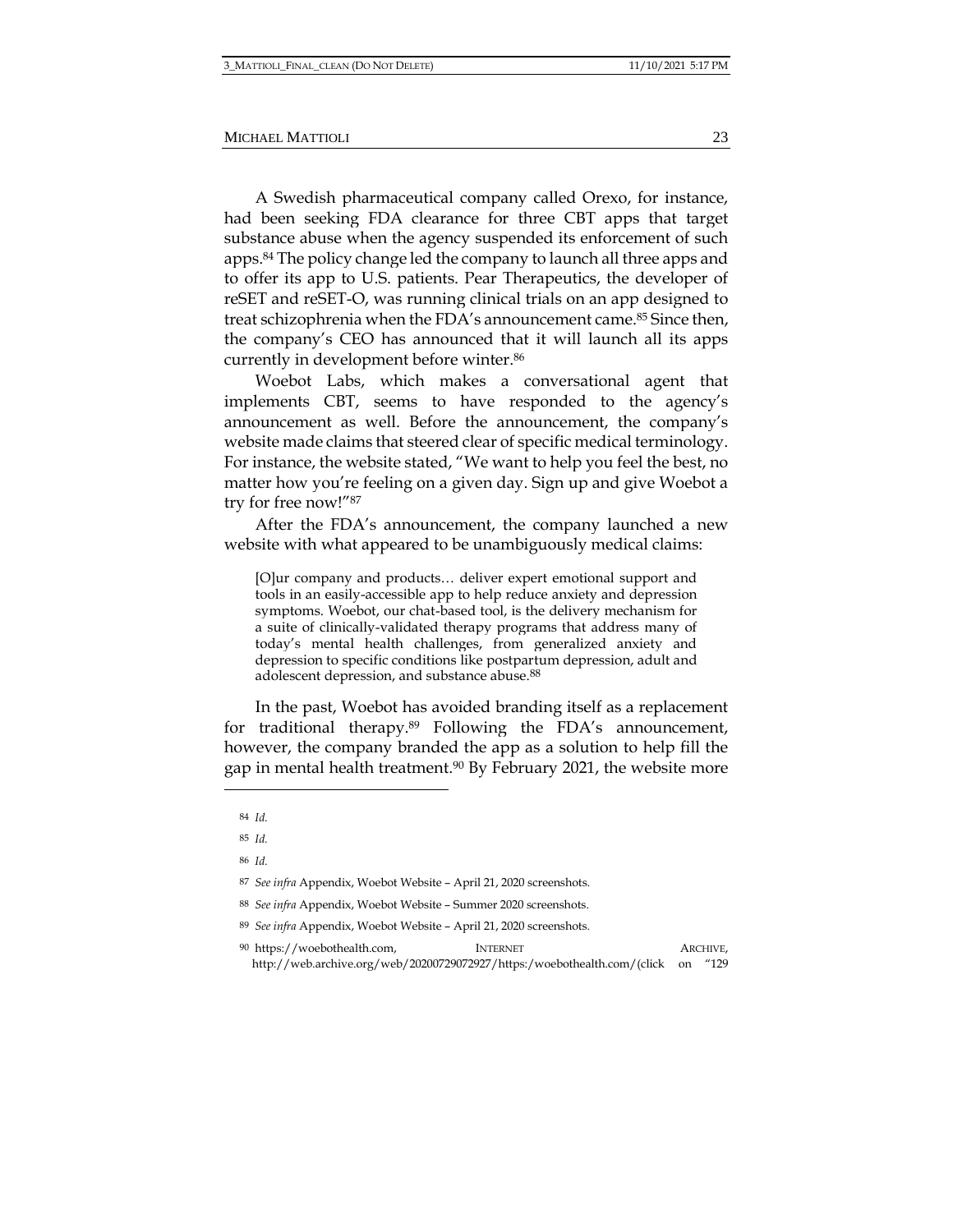24 HOUS. J. HEALTH L. & POL'Y

deliberately presented the technology as a mental health intervention, stating that it offered "highly targeted therapeutics that address users' specific symptoms."<sup>91</sup> The website also claimed the product is designed to make therapy more accessible.<sup>92</sup> Finally, the 2021 version of the site listed "adult mental health," "adolescent mental health," and "substance abuse" among the conditions it could treat.<sup>93</sup>

The branding for another popular CBT conversational agent called "Youper" underwent a similar change. Before the FDA's announcement, the app's website called the app an "Emotional Health Assistant" and told visitors, "Understand yourself, track your mood and monitor your emotional health."<sup>94</sup> Following the FDA's announcement, the website called the app "AI Therapy" and explained that "AI Therapy is modern mental health care."<sup>95</sup> Like Woebot, Youper has explicitly rebranded itself as a mental health intervention that has benefits over traditional therapy. The website explicitly claims that the product can help users experiencing anxiety, depression, and a range of other mental health disorders.<sup>96</sup> Similarly, before the FDA's announcement, another popular app called Moodfit

captures" link and select dates to view captures after July 29, 2020); *See* Allison Darcy, *The Role of Digital Mental Health in the Healthcare Journey*, HIT CONSULTANT (June 14, 2021), https://hitconsultant.net/2021/06/14/role-digital-mental-health-healthcarejourney/#.YPG-fGhKhEY.

<sup>91</sup> https://woebothealth.com, INTERNET ARCHIVE, http://web.archive.org/web/20200729072927/https:/woebothealth.com/(click on "129 captures" link and select dates to view captures after February 2021).

<sup>92</sup> *About Us,* WOEBOT HEALTH , https://woebothealth.com/about-us/(last visited July 16, 2021).

<sup>93</sup> *Products & Pipeline*, WOEBOT HEALTH, https://woebothealth.com/products-pipeline/ (last visited July 16, 2021).

<sup>94</sup> https://www.youper.ai/, INTERNET ARCHIVE, http://web.archive.org/web/20200417071330/https://www.youper.ai/ (click on "143 captures" link and select dates to view captures before April 2020); *see infra* Appendix, Youper Website – April 17, 2020 screenshots.

<sup>95</sup> https://www.youper.ai/, INTERNET ARCHIVE, http://web.archive.org/web/20200417071330/https://www.youper.ai/ (click on "143 captures" link and select dates to view captures in October 2020); *see infra* Appendix, Youper Website – October 2020 screenshots.

<sup>96</sup> *Infra* Appendix, Youper Website – October 2020 screenshots.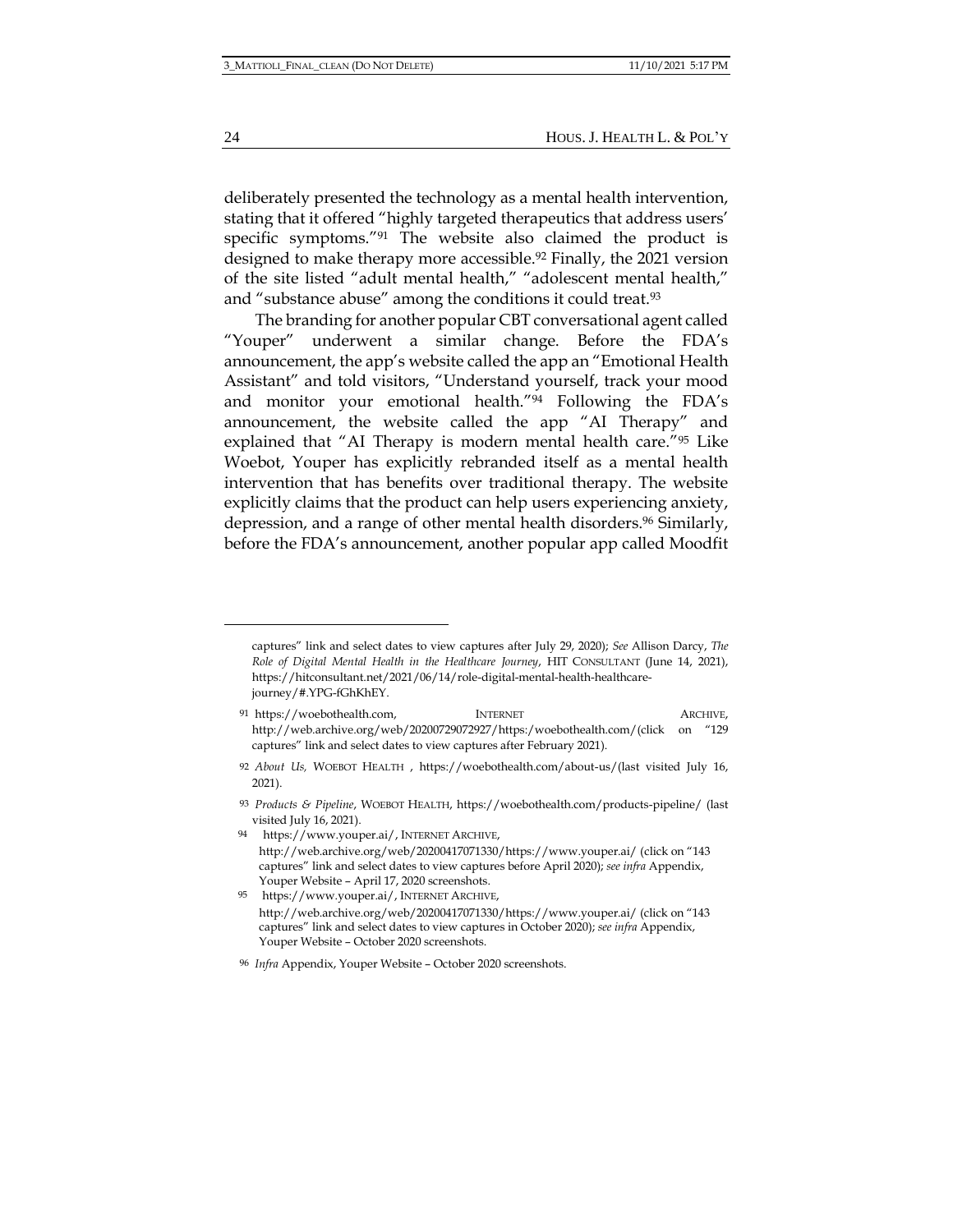offered "tools & insights to shape up your mood."<sup>97</sup> After, it became "Fitness for Your Mental Health."<sup>98</sup>

It is unclear whether these branding changes have had, or will have, any influence on consumer decision-making. Since the summer of 2020, there have been some reports of increased downloads of such apps.<sup>99</sup> But this data is largely anecdotal. Any uptick in download might have merely been a reflection of the widespread anxieties of living through a global pandemic rather than changes to marketing on websites and app stores. There is, then, good reason to be skeptical about how much of a difference these advertising changes have on consumer behavior. Before considering the possible policy effects of the FDA's April 2020 enforcement rollback, it is important to keep this in mind.

## **III. CONCERNS ABOUT PRIVACY AND INNOVATION**

An important motivation for FDA's April 2020 decision was the agency's belief that mental health apps do not pose substantial safety risks to consumers. In their April 2020 announcement, FDA stated its belief that they "present a low risk to the safety of users and other persons."<sup>100</sup> Many such apps pose an important non-medical risk to users, however, in the form of data privacy. In this section, I explore the nature of these privacy risks. I then postulate on a risk facing companies in this new industry. A glut of ineffective apps could weaken consumer confidence and, by extension, innovation investments in this new and promising field of technology.

It's important to highlight what we don't know. The following discussion is based on two inferences for which no evidence exists: first, that the branding changes documented in Part II of this essay

<sup>97</sup> https://www.getmoodfit.com/, INTERNET ARCHIVE, http://web.archive.org/web/20200406162735/https://www.getmoodfit.com/ (click on "44 captures" link and select dates to view captures in April 2020).

<sup>98</sup> MOODFIT, https://www.getmoodfit.com/ (last visited July 16, 2021).

<sup>99</sup> Eric Rosenbaum, *A COVID-19 Surge of Depression and Anxiety Is Being Treated by Robots*, CNBC (Nov. 13, 2020, 10:00 AM), https://www.cnbc.com/2020/11/11/people-with-depressionanxiety-want-to-reveal-pain-to-a-robot.html.

<sup>100</sup> FDA April 2020 Announcement, *supra* note 1, at 6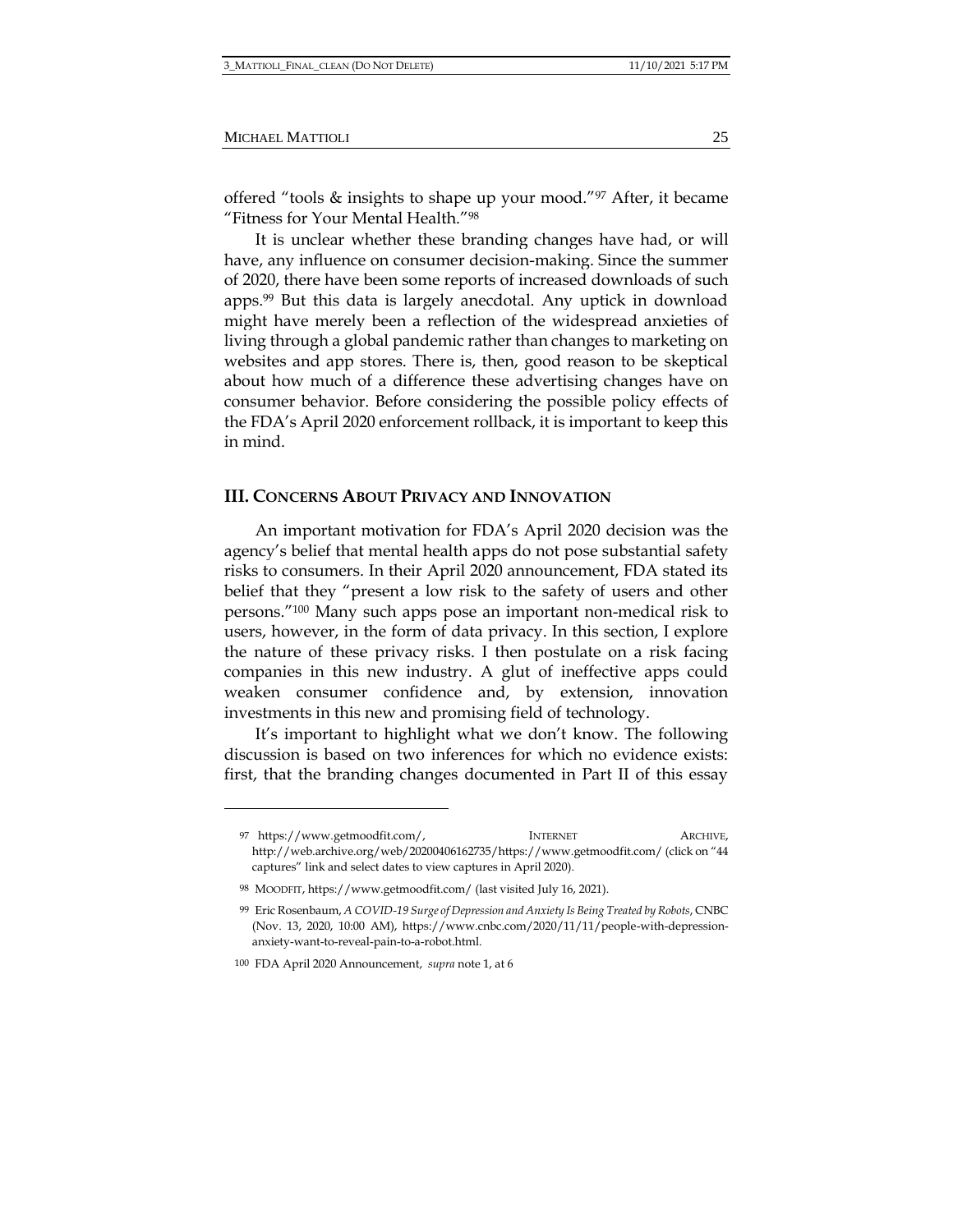were responses to the FDA's enforcement rollback; second, that these branding changes might influence consumer decision making. At the moment, we can only infer that there's some truth to these hypotheses based on the available context. This includes the timing of the branding changes and the likelihood that corporations have changed their branding language because they believed doing so would attract more users. In the future, scholars may be able to test the first inference by interviewing corporate principals and brand managers; the second inference could be examined through a carefully designed study. The discussion below aims to show that these are questions worth exploring.

### **A. Data Privacy**

What does it mean to say that mental health information is, or should be, "private?" Because privacy is an amorphous idea—one scholar aptly called it "chameleon-like"101—it is important to be specific. What does mental health information comprise?<sup>102</sup> Who has a burden to keep such information secret, and in what contexts? How are these responsibilities encoded in the law? What policy goals do such laws promote?

The last question is the easiest to answer. In many cultures, people with mental health disorders have historically suffered stigma.<sup>103</sup> The law has contributed to this. As recently as the 1960s and 1970s, many states had laws that branded people who had been hospitalized for mental health treatment as incompetent, making it impossible for them

<sup>101</sup> Lillian R. Bevier, *Information About Individuals in the Hands of Government: Some Reflections on Mechanisms for Privacy Protection*, 4 WM. & MARY BILL RTS. J. 455, 458 (1995).

<sup>102</sup> Conceptualizing and defining privacy as a legal right has occupied generations of scholars and lawmakers. From its roots in Warren and Brandeis' 1899 law review article, "The Right to Privacy," to its role at the center of policy debates over reproductive rights, facial recognition, and "surveillance capitalism," privacy has denoted a wide range of interests. Lillian BeVier has called privacy "chameleon-like;" Fred Cate dubbed it "antisocial;" The scholar Daniel Solove subtitled a book chapter about privacy, "a concept in disarray." *See* DANIEL J. SOLOVE, UNDERSTANDING PRIVACY 1 (Harvard Univ. Press 2008).

<sup>103</sup> *See generally* STIGMA AND MENTAL ILLNESS 1 (Paul Jay Fink & Allan Tasman eds., 1st ed. 1992). ("We define stigmatization of mental illness as the marginalization and ostracism of individuals because they are mentally ill… Stigma associated with mental illness can cause those afflicted to delay seeking treatment or to conceal the illness in an attempt to escape the shame and isolation of being labeled "disturbed" and "other.").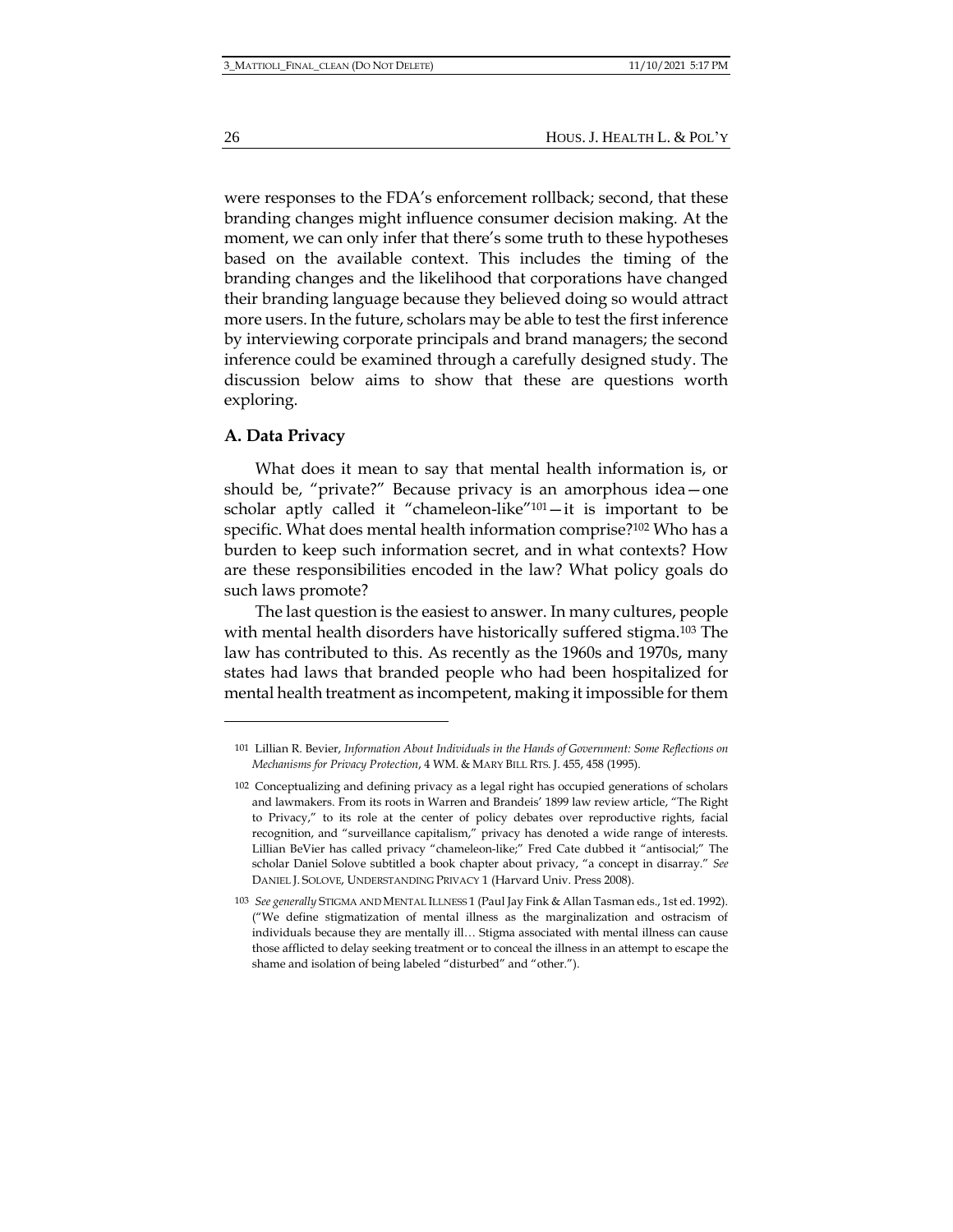to enter into contracts, vote, or make treatment decisions for themselves.<sup>104</sup> Federal and state laws now prohibit such discrimination.<sup>105</sup> Thankfully, popular culture has also helped to destigmatize some common disorders such as anxiety and depression in recent years. Even so, stigma and the anticipation of stigma are a reality for many.<sup>106</sup>

The privacy concern is about disclosure. For people who face or fear stigma, the disclosure of a mental health disorder or the mere fact they have sought treatment could cause distress and embarrassment. Beyond stigma, disclosure of some mental health conditions can lead to financial or reputational harm. Fears about disclosure can also impede treatment. The National Alliance on Mental Health estimates that eight out of every ten employees with a mental health problem do not seek treatment because they experience feelings of shame.<sup>107</sup> As the Supreme Court noted in a 1996 decision concerning the confidentiality of therapy records, "[T]he mere possibility of disclosure may impede development of the confidential relationship necessary for successful treatment."<sup>108</sup>

U.S. laws that prohibit the disclosure of mental health information often focus on the *source* of disclosure as well as the content. The most relevant federal law is the Health Insurance Portability and Accountability Act of 1996 (HIPAA).<sup>109</sup> This statute permits health care providers to disclose an individual's health information only for a narrow set of purposes.<sup>110</sup> The Act includes within its definition of

108 *See also* Jaffee v. Redmond, 518 U.S. 1 (1996).

<sup>104</sup> Richard C. Boldt, *The "Voluntary" Inpatient Treatment of Adults Under Guardianship*, 60 VILL. L. REV. 1, 17 (2015).

<sup>105</sup> *See also*, *e.g.*, Americans with Disabilities Act of 1990 (ADA) 42 U.S.C. § 12101(b) (1990).

<sup>106</sup> *See generally* STIGMA AND MENTAL ILLNESS, *supra* note 104.

<sup>107</sup> *StigmaFree Company*, NAT'L ALL. ON MENTAL ILLNESS (2021), https://www.nami.org/Get-Involved/Pledge-to-Be-StigmaFree/StigmaFree-Company

<sup>109</sup> *See generally* Health Insurance Portability and Accountability Act of 1996, Pub. L. No. 104- 101, 110 Stat. 1936 (codified as amended in scattered sections of 18, 26, 29, and 42 U.S.C.) (this is not an exhaustive analysis of every federal or state law that could discourage disclosure).

<sup>110</sup> 45 C.F.R. §160.103 (2019). (The statute defines "health information" as "any information, including genetic information, that is created or received by a health care provider, health plan, public health authority, employer, life insurance company, school or university, or health care clearinghouse; and relates to the past, present, or future physical or mental health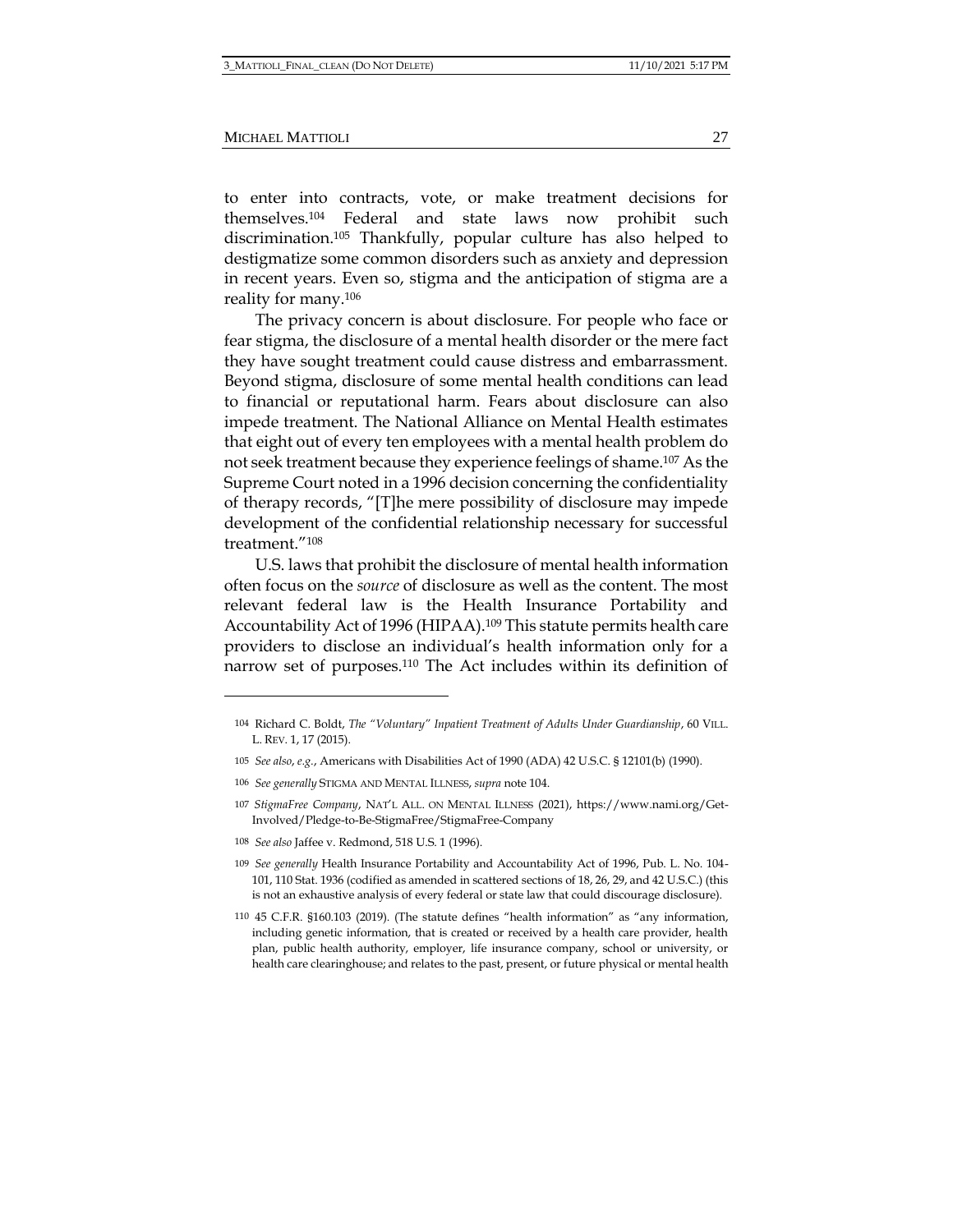"health information" any information received by health care providers that "relates to the past, present, or future physical or mental health or condition of an individual."<sup>111</sup> Permitted disclosures include responding to law enforcement requests, providing treatment, obtaining reimbursement from insurers, and preventing imminent public safety threats.<sup>112</sup> "Psychotherapy notes" are subject to heightened protections. These records may be disclosed only through a rigorous process of patient authorization.<sup>113</sup> Importantly, HIPAA applies only to health care providers (including mental health professionals) and their business associates.<sup>114</sup>

Many states limit the disclosure of mental health information even more stringently than HIPAA.<sup>115</sup> For example, Massachusetts law requires psychologists to keep their records private but, unlike HIPAA, does not permit information to be shared with third parties for treatment-related purposes.<sup>116</sup> Other states, including Nebraska and New Mexico, have absolute obligations of confidentiality.<sup>117</sup> Mental health care providers are also subject to confidentiality rules imposed by state licensing boards. Finally, torts such as the public disclosure of private facts could prevent certain disclosures. This cause of action can be asserted against someone who publicly discloses a private matter of no legitimate concern to the public and "highly offensive to a reasonable person."<sup>118</sup>

Many mental health and wellness apps collect the same mental health information that healthcare professionals collect, and sometimes much more. This information includes users' names, email

28 HOUS. J. HEALTH L. & POL'Y

or condition of an individual; the provision of healthcare to an individual . . .").

<sup>111</sup> *Id.*

<sup>112</sup> 45 C.F.R. § 164.512.

<sup>113</sup> 45 C.F.R. § 164.508(a)(2) (2019).

<sup>114</sup> 45 C.F.R. § 160.102.

<sup>115</sup> *See* PRIVACY AND CONFIDENTIALITY IN MENTAL HEALTH CARE (John J. Gates & Bernard S. Arons eds., 2001); *see also* IMPROVING THE QUALITY OF HEALTH CARE FOR MENTAL AND SUBSTANCE-USE CONDITIONS (Nat'l Academies Press 2006).

<sup>116</sup> MASS. GEN. LAWS ch. 112 § 129A (2019)

<sup>117</sup> *See also* NEB.REV. STAT. ANN. § 38-2136 (West); N.M. STAT. ANN. § 61-9A27(West);UTAH CODE. ANN. § 58-61-602(2)(c)(LexisNexis).

<sup>118</sup> RESTATEMENT (SECOND) OF TORTS § 652D (AM. L. INST. 1977).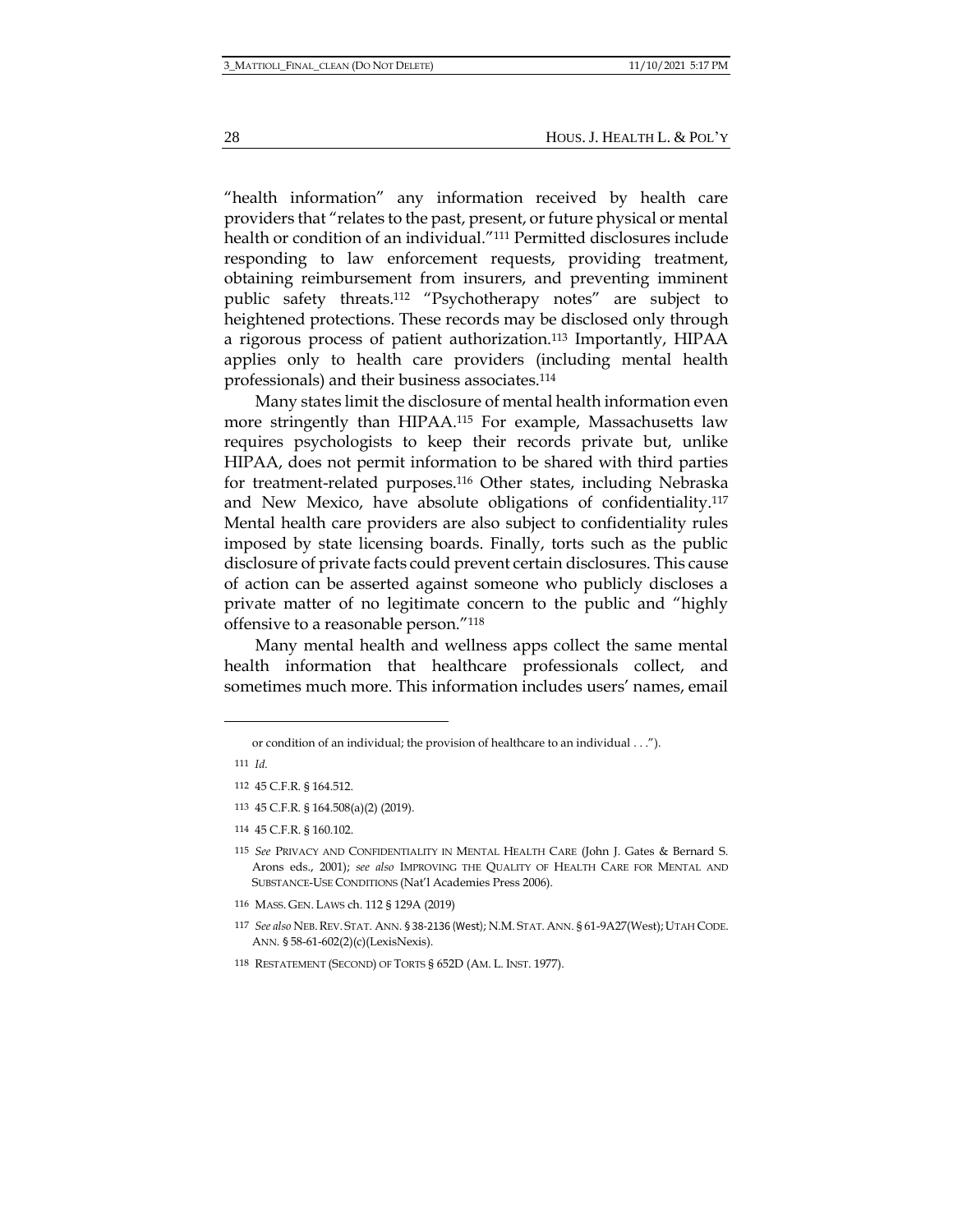addresses, phone numbers, unique identifiers tied to their smartphones, and the specific mental health conditions they seek to treat.<sup>119</sup> Many apps also capture information that would ordinarily be contained in psychotherapy notes. Apps that administer CBT to treat mental health disorders, for instance, often collect and store users' written descriptions of their thoughts. Some CBT-based apps also collect and store user responses to periodic quizzes and check-ins. Collecting, storing, and analyzing such information in cloud servers is integral to how many of these apps work.<sup>120</sup> App providers can use such data to tailor the app to an individual user, train machine learning algorithms, or gain general new insights about how people use an app.

Mental health and wellness apps have greater freedom than mental health professionals to disclose user data to third parties. With few exceptions, state statutes designed to prevent disclosure of medical data do not appear to apply to apps. HIPAA, meanwhile, applies only to health information collected by "covered entities."<sup>121</sup> Apps used solely by consumers outside of any therapeutic context don't fall under the Act's definition of a covered entity.<sup>122</sup>

This is evident in the privacy policies that mental health apps publish on their websites and in app stores. Thousands of wellness apps that have not received FDA approval (but someday might) contain expansive privacy policies or no privacy policies at all.<sup>123</sup> A recent comprehensive study of mental health app data practices

<sup>119</sup> Thomas Germain, *Mental Health Apps Aren't All As Private As You May Think*, CONSUMER REPS. (Mar. 2, 2021), https://www.consumerreports.org/health-privacy/mental-health-apps-anduser-privacy/.

<sup>120</sup> *See, e.g.,* Mattioli, *supra* note 36.

<sup>121</sup> *Business Associates,* U.S. DEP'T OF HEALTH & HUMAN SERVS. (May 24, 2019), https://www.hhs.gov/hipaa/for-professionals/privacy/guidance/businessassociates/index.html.

<sup>122</sup> *See* W. Nicholson Price II & I. Glenn Cohen, *Privacy in the Age of Big Data*, 25 NATURE MED. 37, 39 (2019). The FDA cleared a non-prescription digital therapeutic in 2017 for the treatment of diabetes. *See* Press Release, WellDoc Receives FDA 510(k) Clearance to Offer a Non-Prescription Version of Bluestar® Digital Therapeutic for Type 2 Diabetes (Jan. 19, 2017), https://www.welldoc.com/news/welldoc-receives-fda-510k-clearance-to-offer-a-nonprescription-version-of-bluestar-digital-therapeutic-for-type-2-diabetes/.

<sup>123</sup> Lisa Parker et al., *How Private Is Your Mental Health App Data? An Empirical Study of Mental Health App Privacy Policies and Practices*, 64 INT'L J. L. & PSYCH. 198, 200 (2019).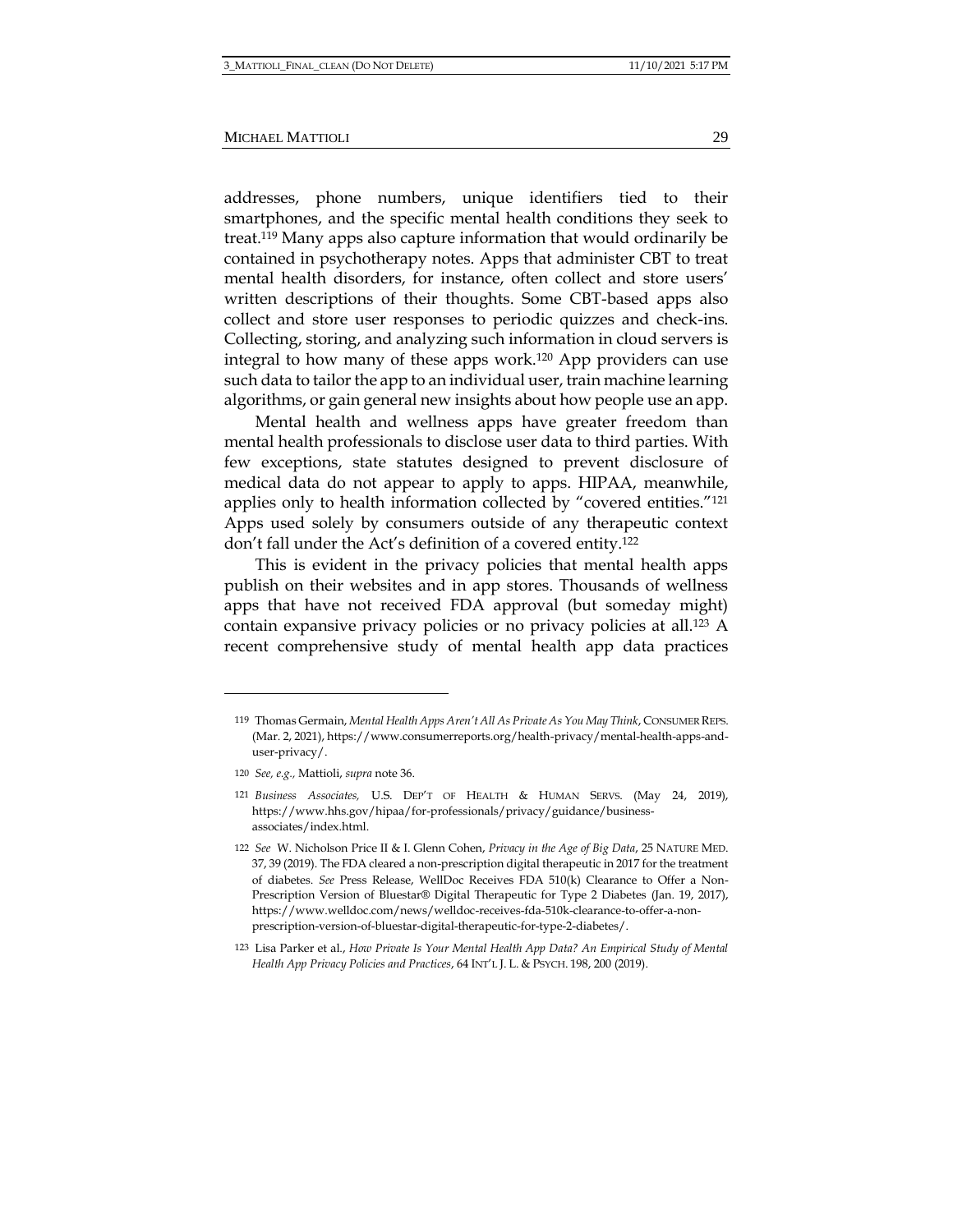concluded, "[t]he field of mental health apps is beset by risks to user privacy."<sup>124</sup>

Might some mental health app users have an expectation of greater privacy? This seems like a reasonable possibility. It is widely known that the information one shares with a therapist is confidential. It might not be widely known, however, that the same rules do not apply to app developers. (Recall that many privacy laws focus not just on the *information* disclosed but also the *source*.) A user could be forgiven for assuming that an app that brands itself as a replacement for medical care has more stringent privacy protections than Instagram.

#### **B. Consumer Confidence and Innovation Investments**

In addition to its impact on user privacy, the FDA's enforcement rollback could have consequences for innovation. The concern is easy to appreciate: a glut of ineffective apps marketed to the public as health interventions could erode consumer confidence in mental health apps. If this occurs, market demand for such apps may be weakened, in turn weakening innovation investments in this area.

Intellectual property scholars have long recognized that market demand is often a necessary precondition for innovation.<sup>125</sup> Arguably, the U.S. patent system is premised on this notion. Incentive theory holds that the limited exclusive rights patents confer encourage inventors an opportunity to recoup their investments by commercially exploiting their inventions.<sup>126</sup> (To be sure, many patented inventions are ultimately not commercialized – an important issue that Ted Sichelman has carefully called attention to.)<sup>127</sup> But, in broad strokes, the patent system assumes that a market either already exists at the time of the invention or that one can be developed.

<sup>124</sup> *Id.* at 203.

<sup>125</sup> *See*, *e.g.*, Benjamin N. Roin, *Intellectual Property Versus Prizes: Reframing the Debate*, 81 U. CHI. L. REV. 999, 1008 (2014) (noting that intellectual property "introduces artificial scarcity into the market for inventions, forcing consumers to reveal their willingness to pay for those products. As a result, it allows the government to link the profits from innovation to consumer demand—a market-based metric…").

<sup>126</sup> *Id.*

<sup>127</sup> Ted Sichelman, *Commercializing Patents*, 62(2) STAN. L. REV. 341, 343 (2010).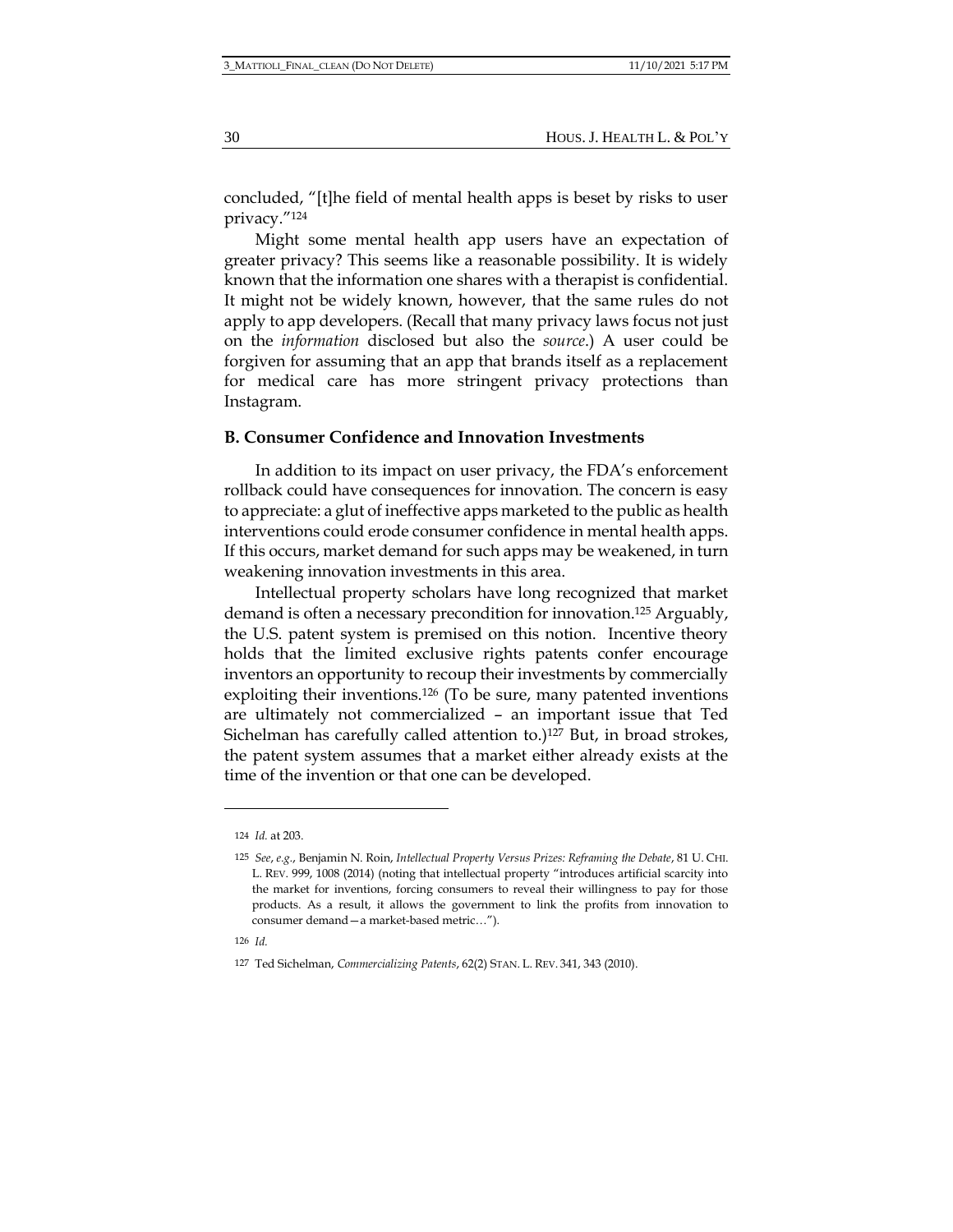Peter Lee is one of the leading voices that has called attention to the relationship between market demand and innovation, writing, "it is ultimately the pull of market demand that motivates private innovation."<sup>128</sup> Expanding on this theme, Lee later wrote, "Among its other virtues, the patent system is often extolled as a neutral platform in which the market—rather than a government entity—determines the allocation of resources for technological development."<sup>129</sup> Writing in a similar vein, Ofer Tur-Sina has noted, "market demand appears to have a leading role in driving technological innovation in society."<sup>130</sup>

What happens when a consumer discovers that an app that claims to treat anxiety or depression is ineffective? Because the FDA has enabled unapproved apps to make such claims, it is reasonable to think that some, or perhaps many, consumers will have this experience. Will some disappointed consumers in this group seek out higher quality apps that bear the words "FDA Approved" or "FDA Cleared?" It's possible. It seems likely, though, that many such consumers will lose confidence in the idea that a smartphone can help them to feel better. In the aggregate, this could diminish consumer demand for mental health apps. This, in turn, could diminish future innovation investments in the field.

If this possibility seems remote, it is worth knowing that executives and researchers I have recently interviewed voiced this very concern to me. The CEO of a company that makes one of the most popular mental health apps stated, "I would love to see more regulation, honestly, because the fact is, there hasn't been any. And if health and wellness apps with no support for efficacy [are quickly adopted] … that threatens the public's confidence."<sup>131</sup> A prominent researcher echoed the concern. Commenting on "digital phenotyping" apps that assemble a portrait of user mental health, the researcher stated, "Consumer trust is essential. Without it, we could have a digital phenotyping winter."<sup>132</sup>

<sup>128</sup> Peter Lee, *Toward A Distributive Commons in Patent Law*, 2009 WIS. L. REV. 917, 1000 (2009).

<sup>129</sup> Peter Lee, *Social Innovation*, 92 WASH. U. L. REV. 1, 6 (2014).

<sup>130</sup> Ofer Tur-Sinai, *Technological Progress and Well-Being*, 48 LOY. U. CHI. L.J. 145, 147 (2016).

<sup>131</sup> Interview with anonymous source (Summer 2020).

<sup>132</sup> *Id.*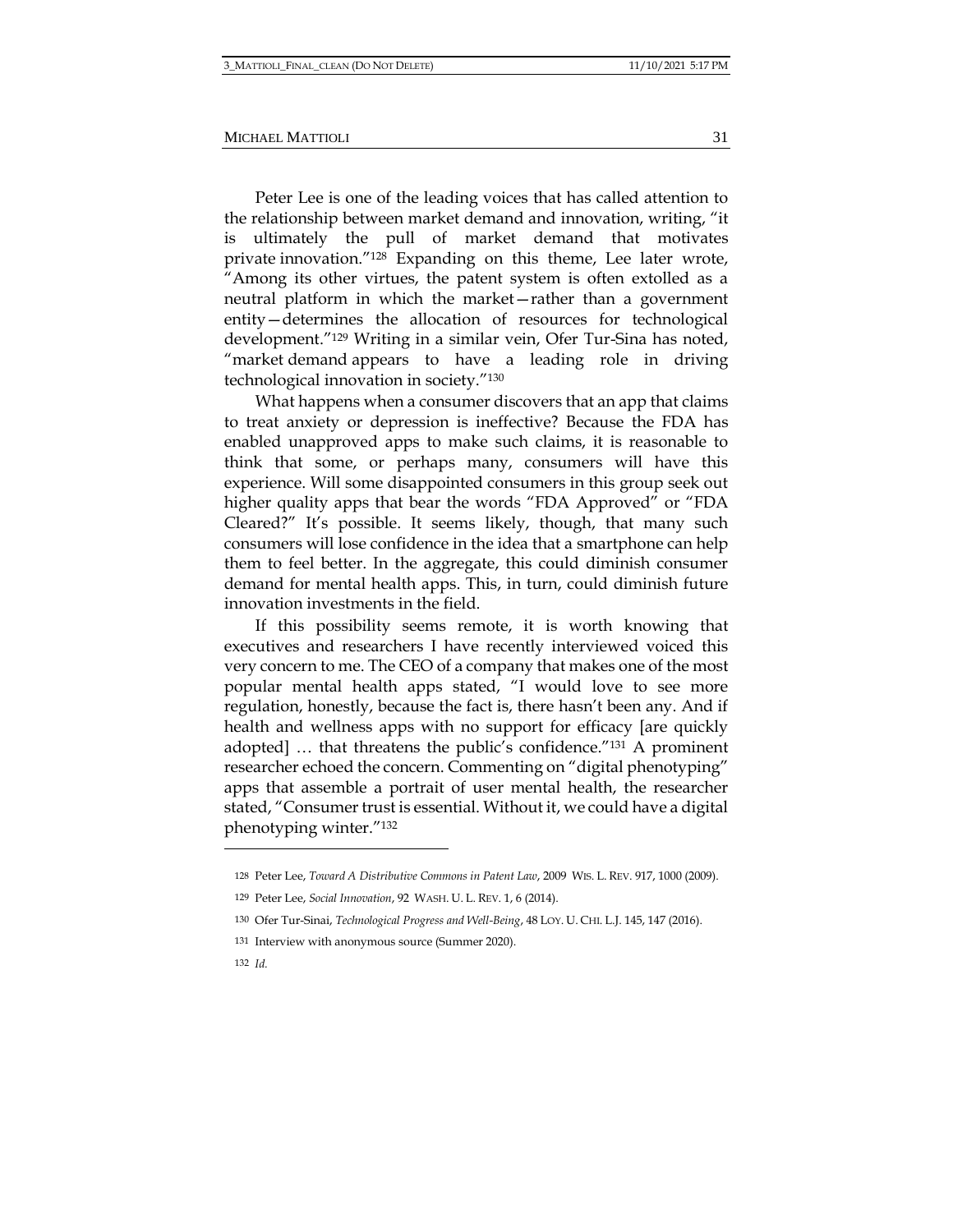32 HOUS. J. HEALTH L. & POL'Y

A lack of consumer trust doesn't always signal the death knell for innovation, of course. Some products have succeeded in overcoming public distrust. Often though, regaining the public's confidence is difficult. For Elisha Otis, the inventor of the elevator, it famously took a public stunt.<sup>133</sup> In an attempt to quell the public's fear of elevators, he repeatedly rode one that had been specially constructed for public display at the New York World's Fair in 1854.<sup>134</sup> To the shock of crowds, he slashed the suspension ropes with a saber, causing himself to momentarily plummet before his patented safety brakes kicked in.<sup>135</sup> (At this point, Otis reportedly would announce, "All safe, ladies and gentlemen. All safe.")<sup>136</sup> Successfully commercializing his distrusted invention was for Otis literally an uphill climb.<sup>137</sup>

We should want continued innovation investments in mental health apps. Although the technology is fairly new, there is some evidence that smartphones can serve a meaningful role in the treatment and diagnosis of mental health problems.<sup>138</sup> In fairness, much of the existing evidence is reported in clinical studies that app providers prominently post on their websites. Youper, for instance, claims that more than 80% of its users "experience a reduction in negative moods after just one conversation."<sup>139</sup> Studies show that another app called Wysa has promise in reducing anxiety symptoms, particularly in assisting children.<sup>140</sup> It is important to note that some

136 *Id.*

<sup>133</sup> Michael Brick, *Celebrating Effort to Make the Elevator a Dull Ride*, N.Y. TIMES (Apr. 2, 2003), https://www.nytimes.com/2003/04/02/nyregion/celebrating-effort-to-make-the-elevatora-dull-ride.html.

<sup>134</sup> *Id.*

<sup>135</sup> *Id.*

<sup>137</sup> *Who Made America? Elisha Otis*, PBS , http://www.pbs.org/wgbh/theymadeamerica/whomade/otis\_hi.html (last visited Feb. 27, 2021); Olivia B. Waxman, *This Is the Patent for the Device That Made Elevators a Lot Less Dangerous*, TIME (Mar. 23, 2017), https://time.com/4700084/elevator-patent-history-otissafety/

<sup>138</sup> Tara Donker et al., *Smartphones for Smarter Delivery of Mental Health Programs: A Systematic Review*, 15 J. MED. INTERNET RSCH. 1, 7-8 (2013).

<sup>139</sup> Press Release, Youper Wants Everyone on the Planet to Have an AI Emotional Health Assistant (June 11, 2019), https://www.youper.ai/press-release.

<sup>140</sup> *See also* VICE News, *AI Won't Replace Therapy – Yet*, YOUTUBE (Dec. 17, 2018),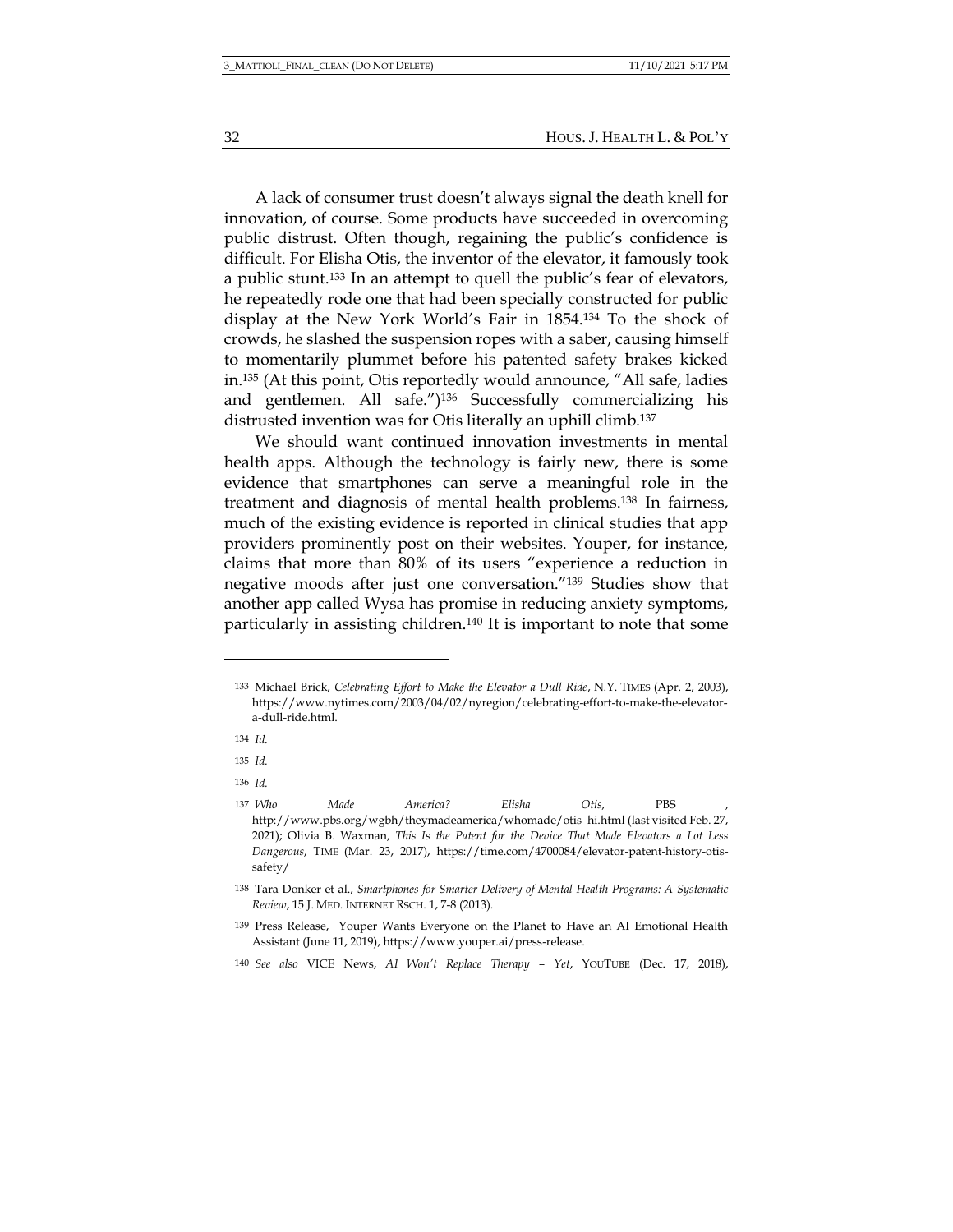experts are doubtful about such positive claims, however. One nationally recognized academic researcher in the field commented in an interview for this article that the claims of efficacy are supported by weak evidence that has not been replicated.<sup>141</sup> This expert went on to opine, however, that there is evidence that these interventions can work as adjuncts to (rather than replacements for) traditional medical care.<sup>142</sup>

Apps could also offer some special benefits as compared to traditional therapy. Many people afflicted with mental health disorders neglect to seek out therapy due to feelings of stigma.<sup>143</sup> These feelings might be lessened by an app that can be used in the privacy of one's home—assuming the app provides meaningful privacy to the user, of course. These apps could reach populations that are both in great need of care and who also tend to decline it. LGBTQ+ youth, for example, reportedly prefer to seek mental healthcare on apps and websites.<sup>144</sup> In short, suppressed innovation in the mental health app industry could lead us to miss out on much-needed new technologies.

#### **LOOKING AHEAD**

Generally, emergencies are when we are least likely to think about the long-term consequences of our decisions. The FDA had surely hoped that its April 2020 enforcement rollback would address the country's spiraling mental health crisis.<sup>145</sup> But this short-term decision could have harmful long-term effects. First, the temporary measure has provided companies with a resource that will long outlive the COVID-19 emergency: patient data. Many of these apps collect data of all kinds pertaining to individual mental health struggles. Because wellness apps exist outside the legal framework that traditionally

https://www.youtube.com/watch?v=AE966uR09es.

<sup>141</sup> Interview with anonymous source (Summer 2020).

<sup>142</sup> *Id.*

<sup>143</sup> Patrick W. Corrigan et al., *The Impact of Mental Illness Stigma on Seeking and Participating in Mental Health Care*, 15 PSYCH. SCI. PUB. INT. 37, 40 (2014).

<sup>144</sup> Emily Dreyfus, *LGBTQ+ Youth Prefer to Seek Mental Health Help Digitally*, WIRED (June 11, 2019, 5:41 PM), https://www.wired.com/story/lgbtq-mental-health-digital-outreach/.

<sup>145</sup> *See* FDA April 2020 Announcement, *supra* note 1.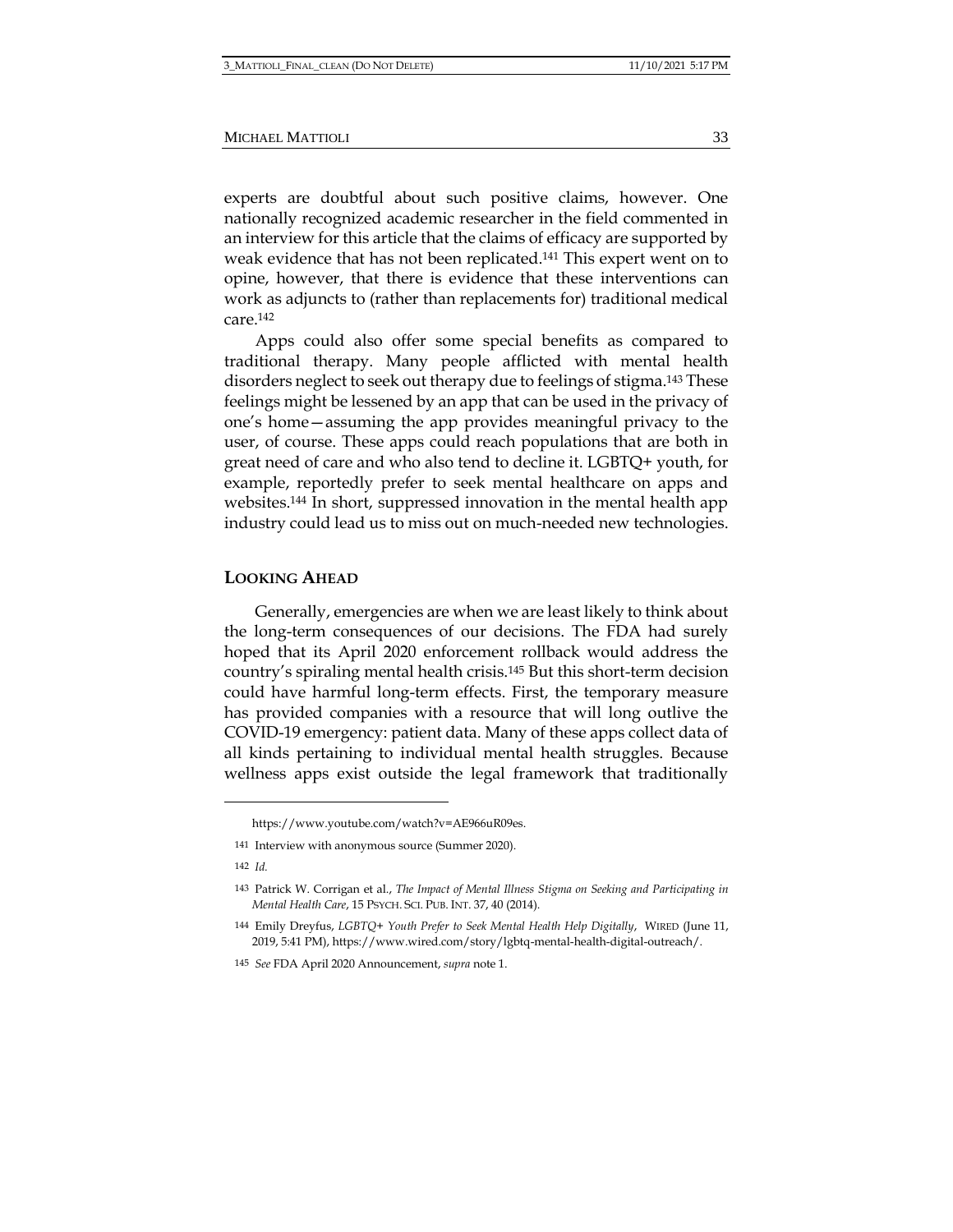governs patient privacy, they are free to share it with third parties in ways that conflict with consumer expectations. This risk about unexpected disclosure of mental health information existed before the FDA's 2020 rule, of course. But, by permitting unapproved apps to make healthcare advertising claims, the agency may have worsened it.

The agency's decision could also harm the very population that it appears to benefit. A glut of ineffective apps could dampen market demand and, over time, dampen innovation investments in this space, leading to a mental health app winter. This would be bad for companies and for the public. This technology shows great promise.

This essay aims to call attention to a potential problem. The next step is for policymakers at the FDA and interested industry parties to begin exploring solutions. Privacy concerns could be addressed immediately if the industry was only willing to find business models that don't depend so much on user data. Mental health app makers should search for ways to turn a profit while providing the same level of data privacy and confidentiality that therapists offer. The tech industry should also search for new ways to signal app quality to consumers. Perhaps Apple and Google, the gatekeepers of the app stores that serve us, should play a greater role in communicating efficacy. (As of this writing, Apple has already taken a similar step by offering privacy "nutrition labels" to consumers.)<sup>146</sup> Another route would be for the mental health app industry to develop an independent organization that scores apps for efficacy and privacy. Today, it's unknown if these or other approaches would be most useful. It seems time, though, that policymakers, app makers, and the public begin thinking long-term about mental health apps.

<sup>146</sup> Samantha Murphy Kelly, *Apple Rolls out Privacy 'Nutrition Labels' on Apps*, CNN (Dec. 14, 2020, 1:41 PM), https://www.cnn.com/2020/12/14/tech/apple-privacy-labels/index.html.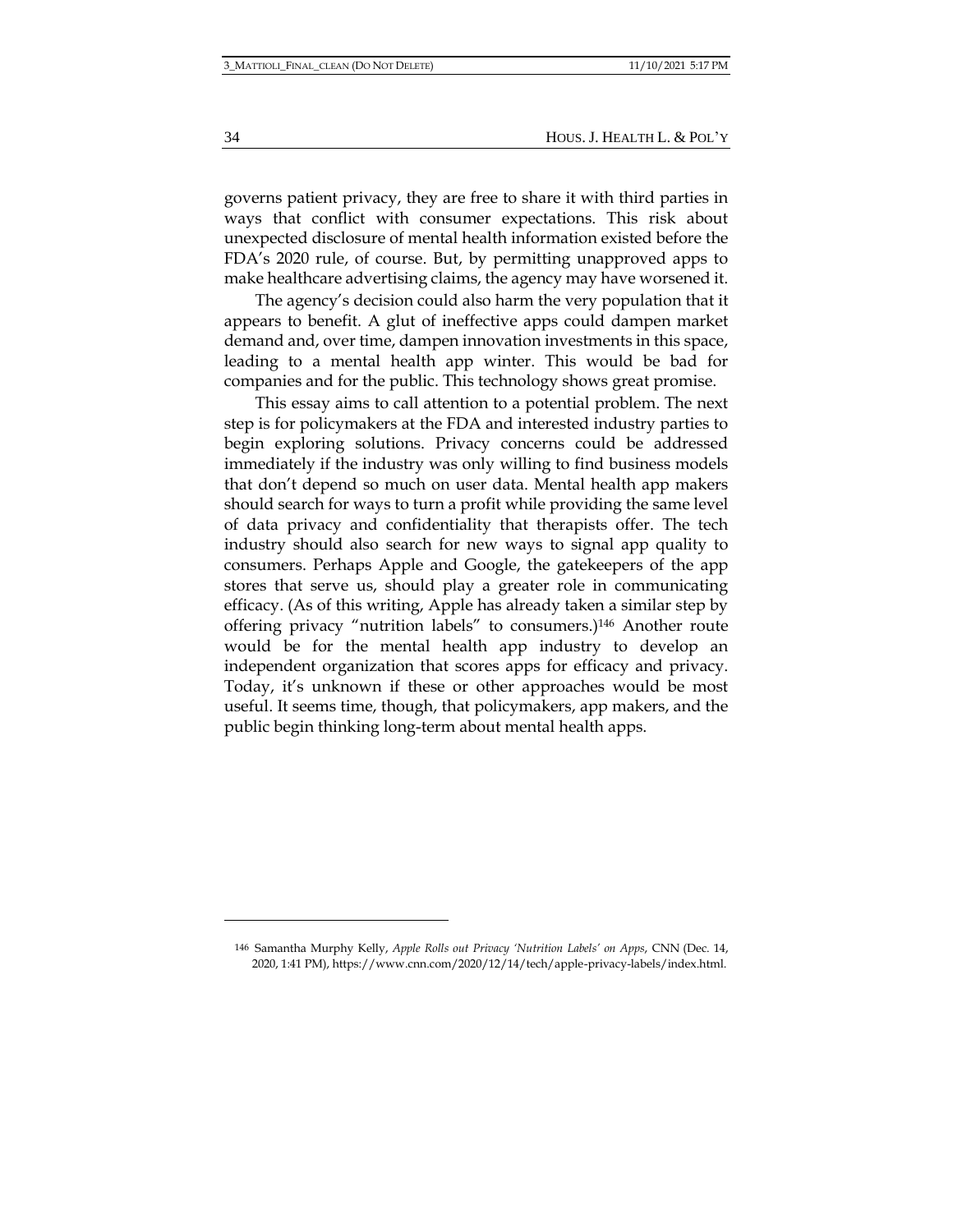# **APPENDIX: EXAMPLES OF MARKETING CHANGES FOLLOWING FDA'S SUSPENSION OF ENFORCEMENT**

**Woebot Website – April 21, 2020**

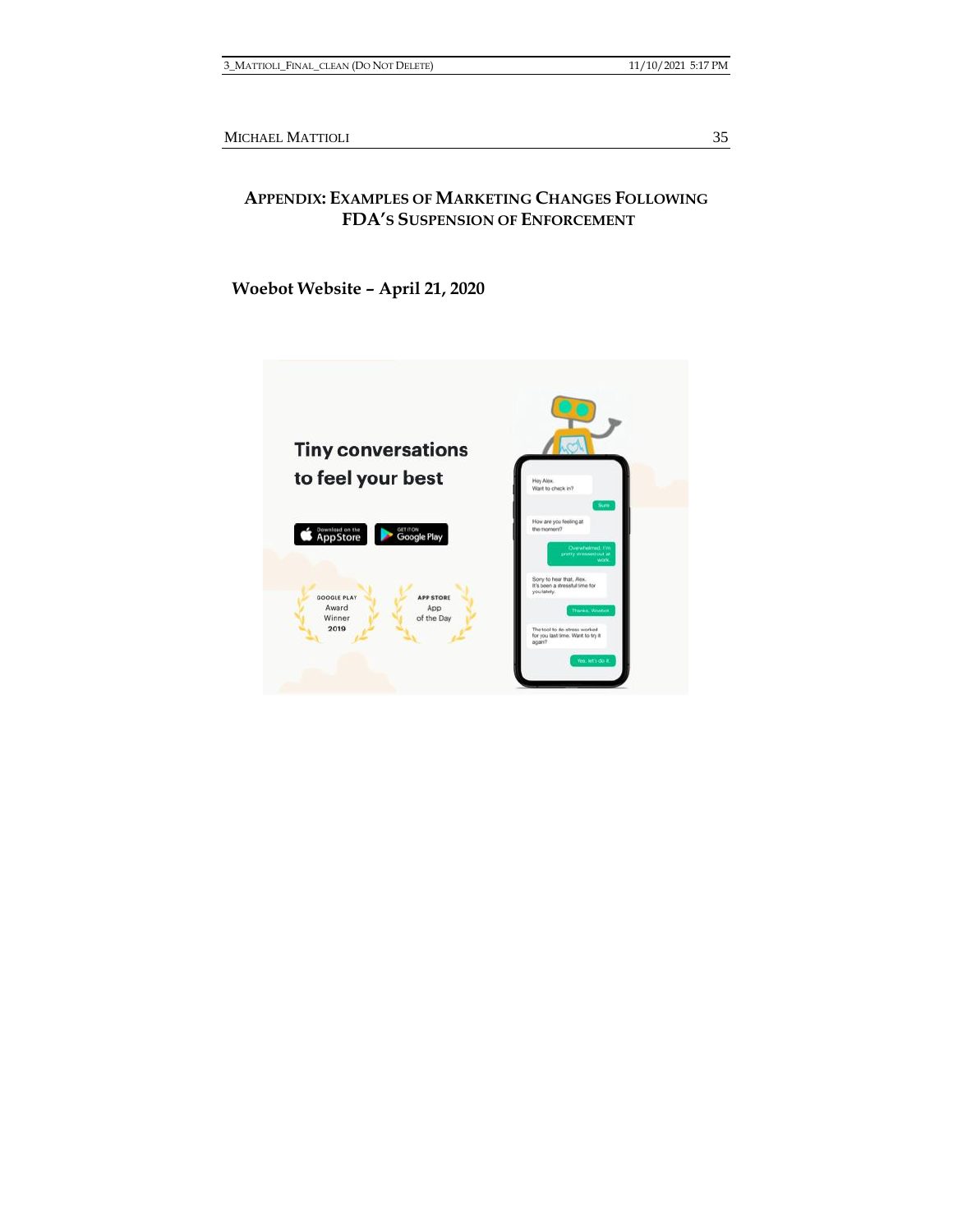36 HOUS. J. HEALTH L. & POL'Y

# **Woebot Website – April 21, 2020**



 $\bullet$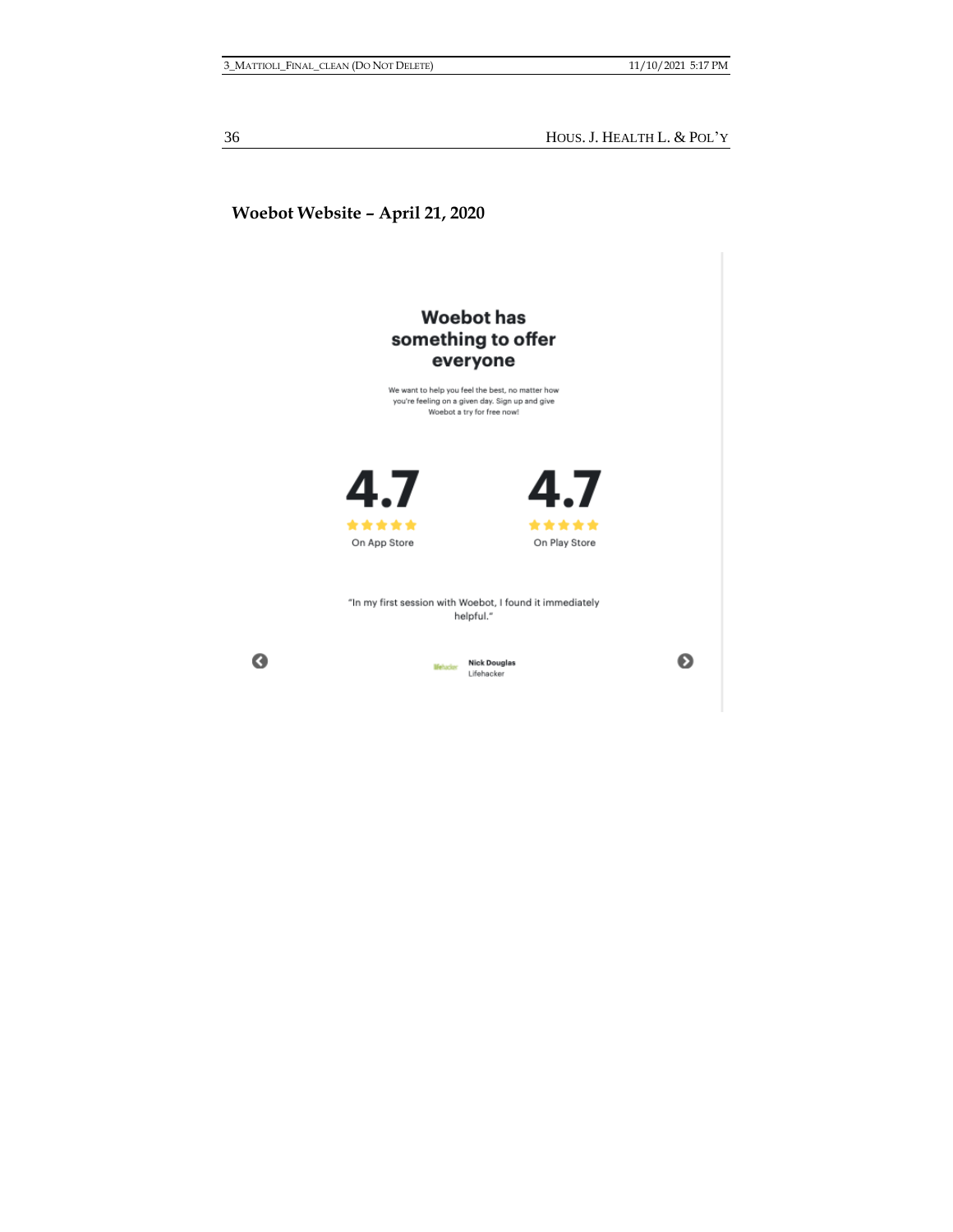## **Woebot Website – Summer 2020**

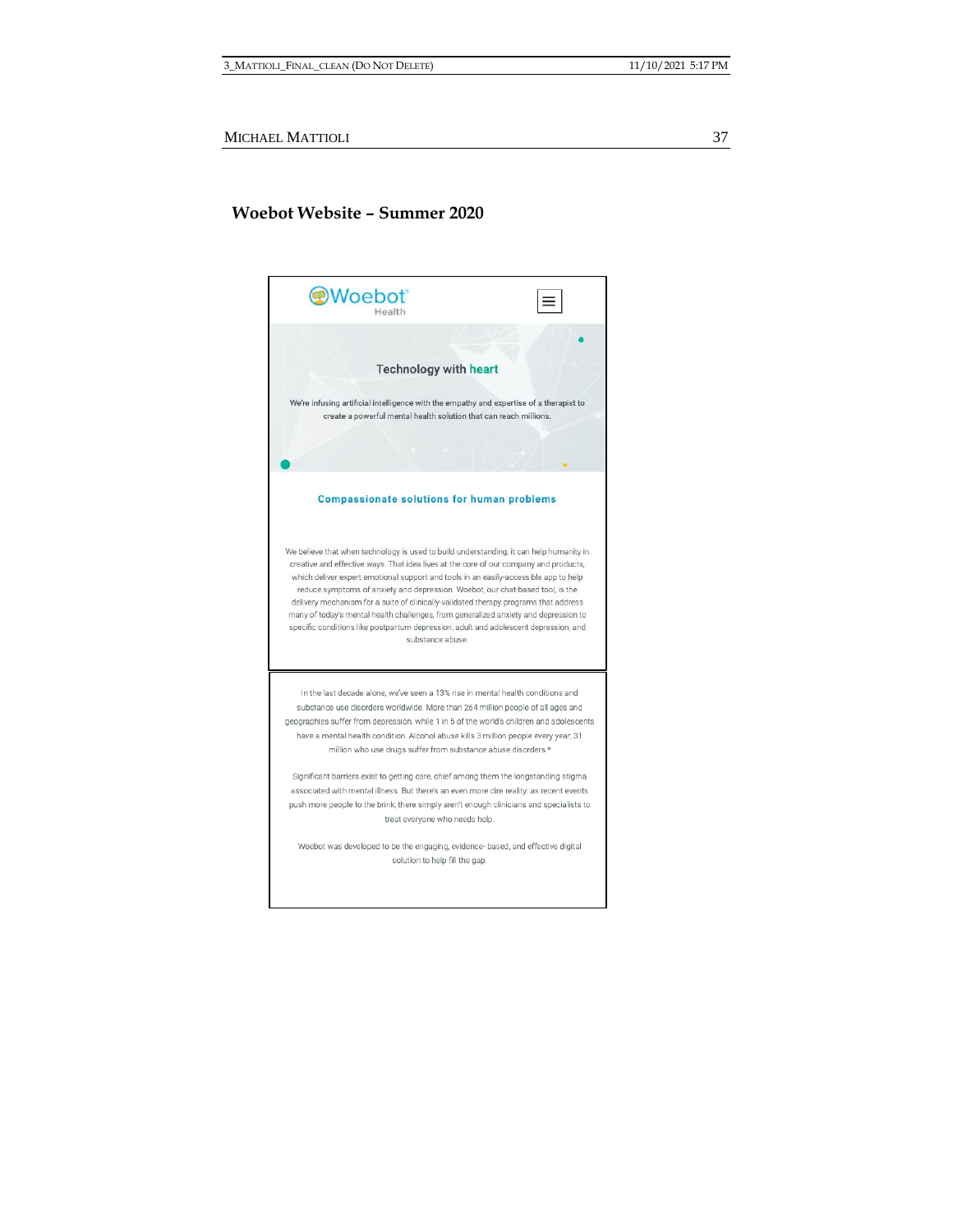38 HOUS. J. HEALTH L. & POL'Y

# **Youper Website – April 17, 2020**

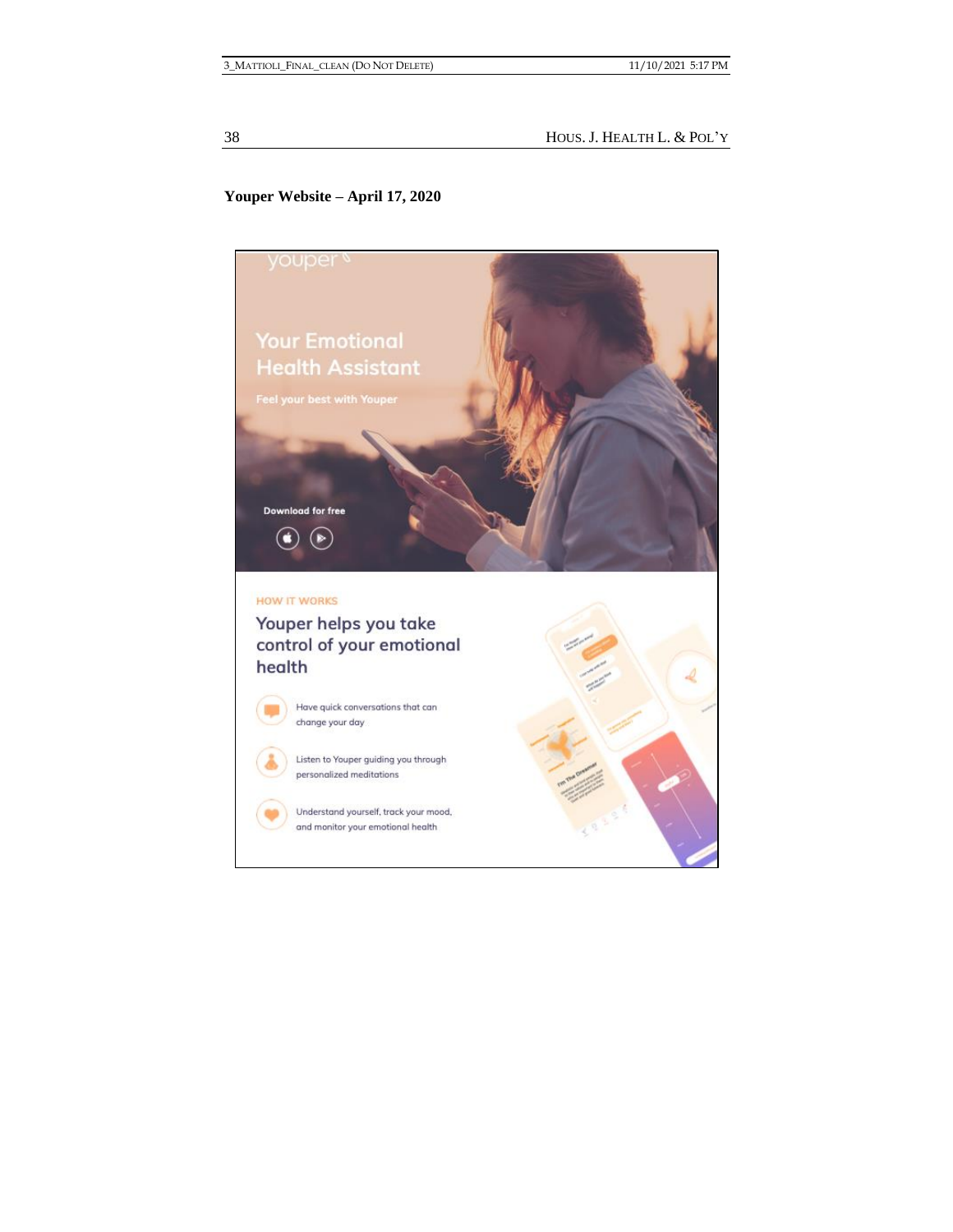# **Youper Website – April 17, 2020**

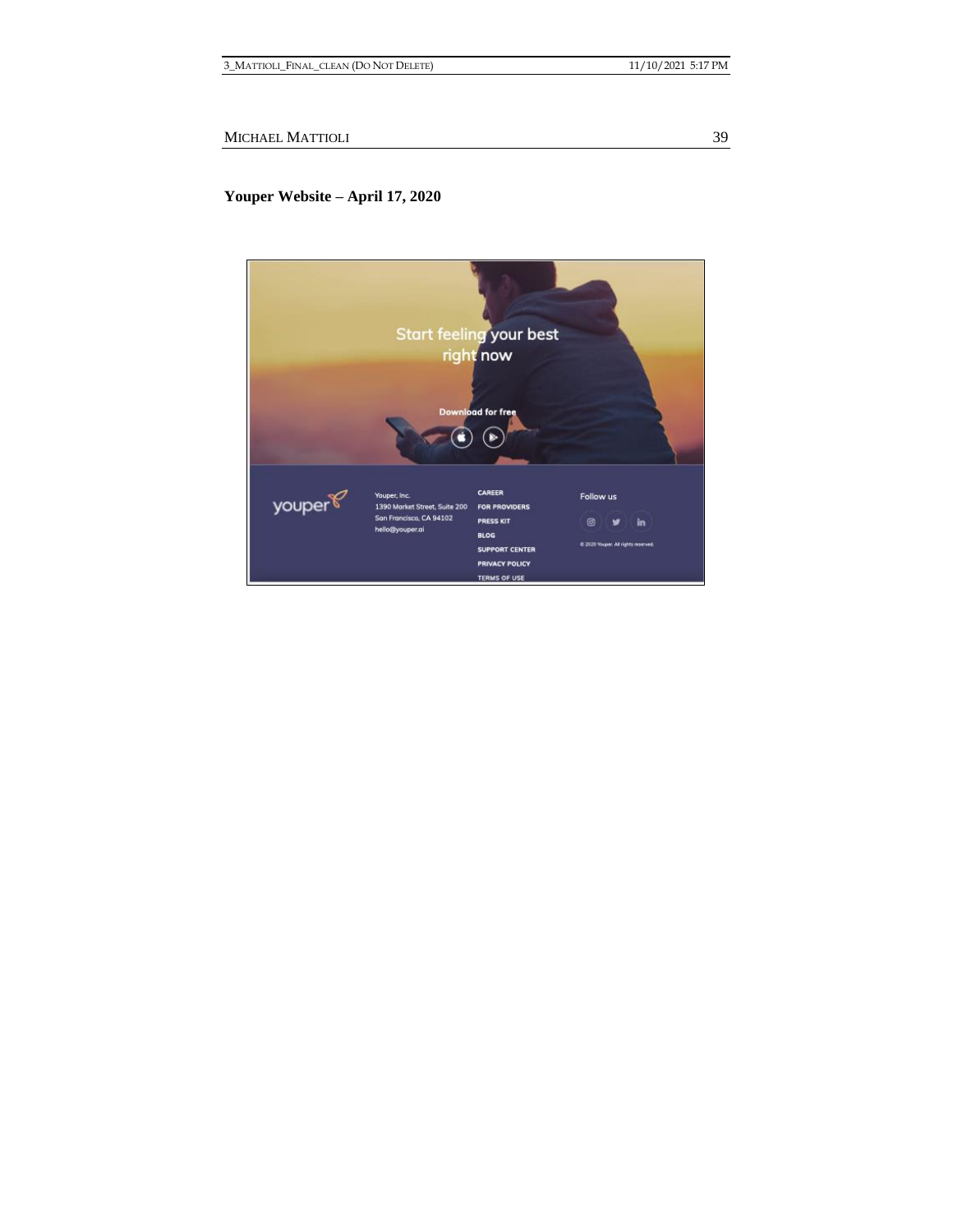## **Youper Website – October 2020**